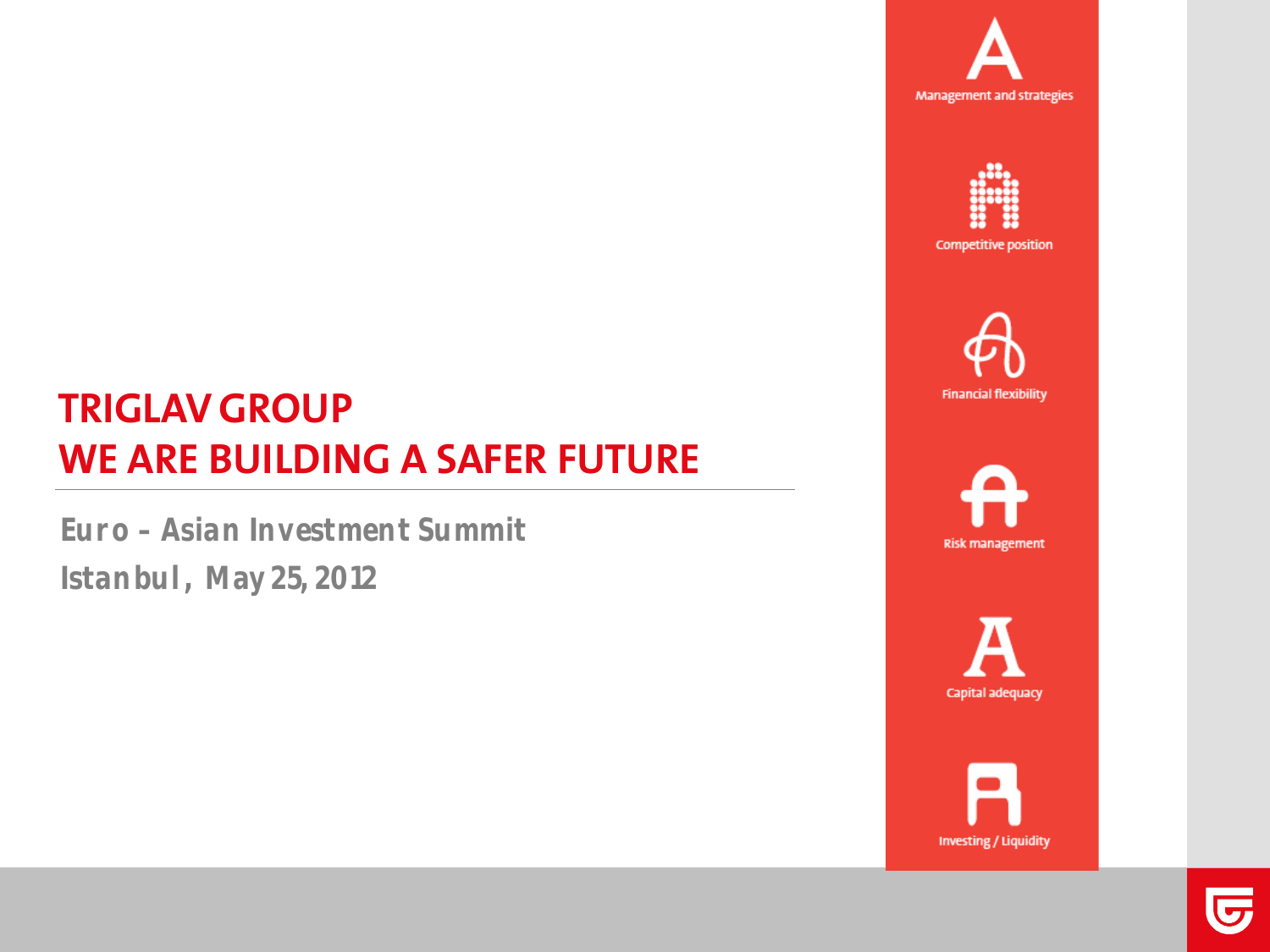# **CONTENTS**

### **1. TRIGLAV GROUP**

- **2. INVESTMENT STORY AND STRATEGY**
- **3. TRIGLAV GROUP'S RESULTS IN 2011**
- **4. TRIGLAV GROUP'S RESULTS BY KEY MARKETS**

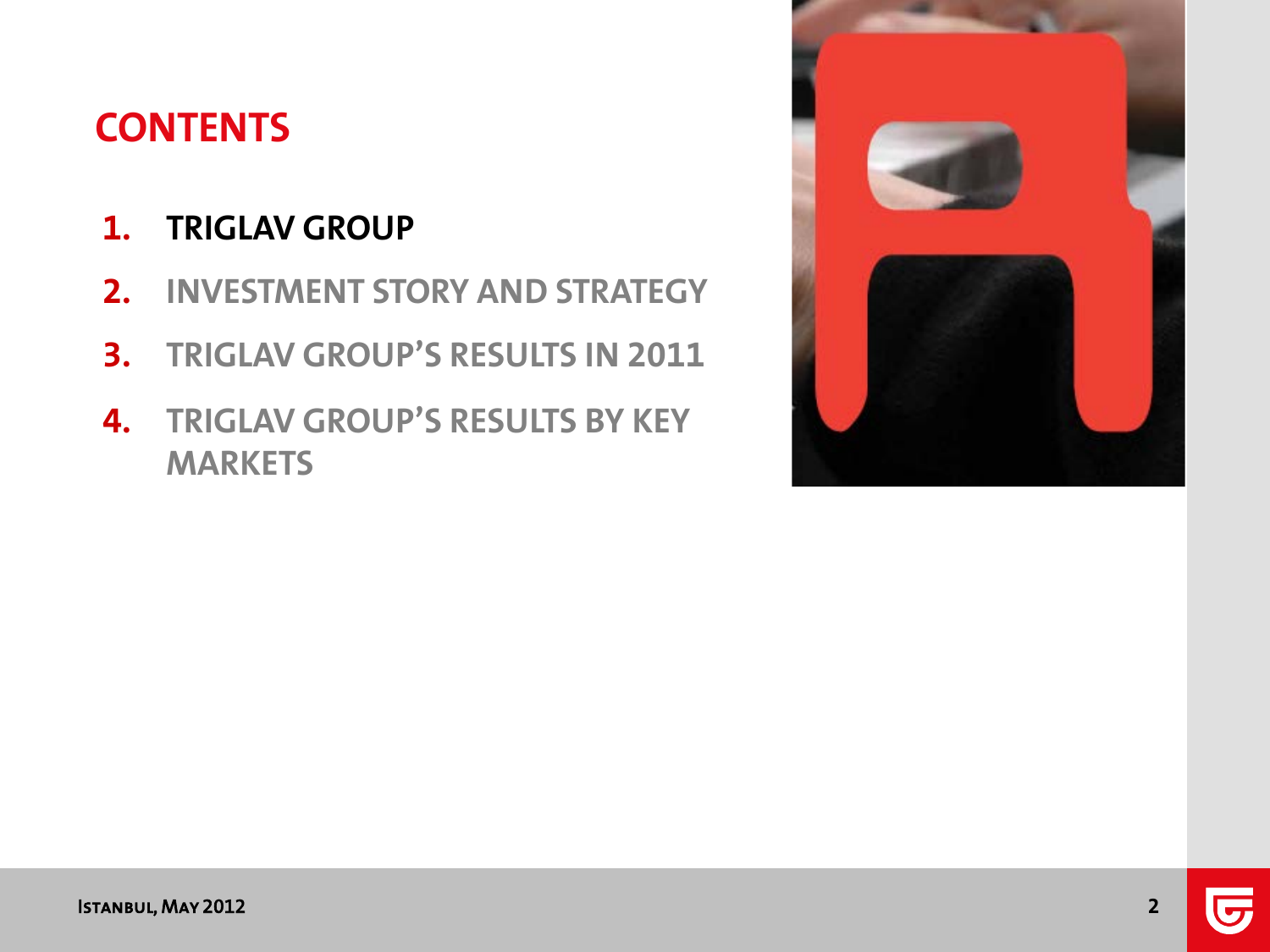#### **Excellent profit growth and further strenghtening of the group structure**

- **Profits up 78 % in 2011**
- **EXECONTIFY CONTINUED OWNERSHIP CONSOLIGATION OF SUBSIDIATIES**
- **Sound capitalization with Solvency 1 ratio at 179 %**
- **IFC, member of the World Bank Group, enters into Triglav INT as a minority partner of the Zavarovalnica Triglav to develop insurance business outside Slovenia**
- **Impact of financial crisis and situation in the banking sector on the value of investment portfolios**



**Net profit 2008 - 2011 Combined ratio 2008 - 2011**

Istanbul, May 2012 **3**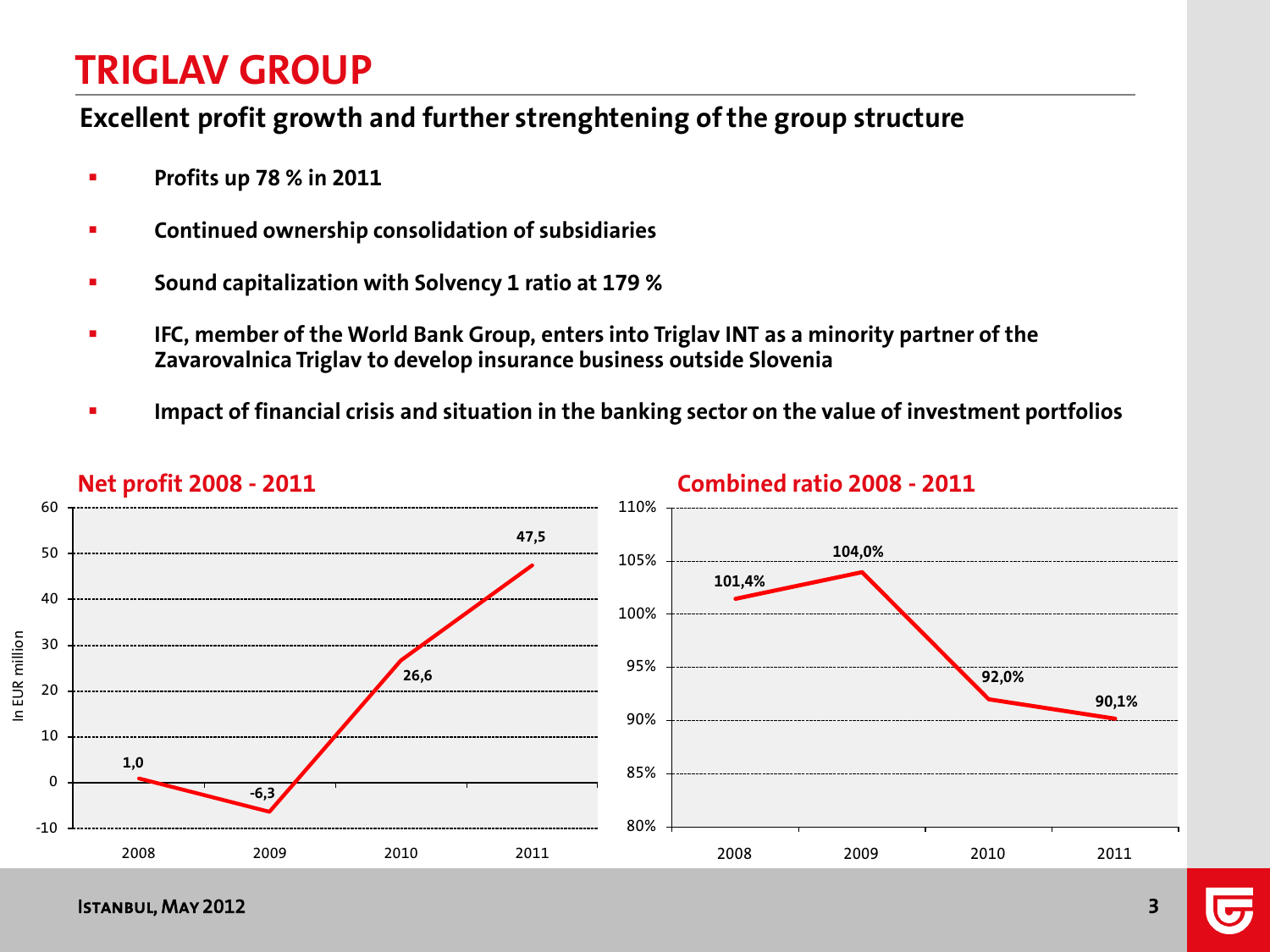#### **Key Features**

- **Core business – 3 pillars**
	- **Insurance**
	- **Third-party asset management**
	- "Banking"
- **Figlav** Group
	- **Parent company Zavarovalnica** Triglav, d.d. 34 subsidiaries and 10 associated companies
	- **Market presence in 7 countries** and 8 markets
	- 5.064 employees
- **S&P rating A/negative outlook**

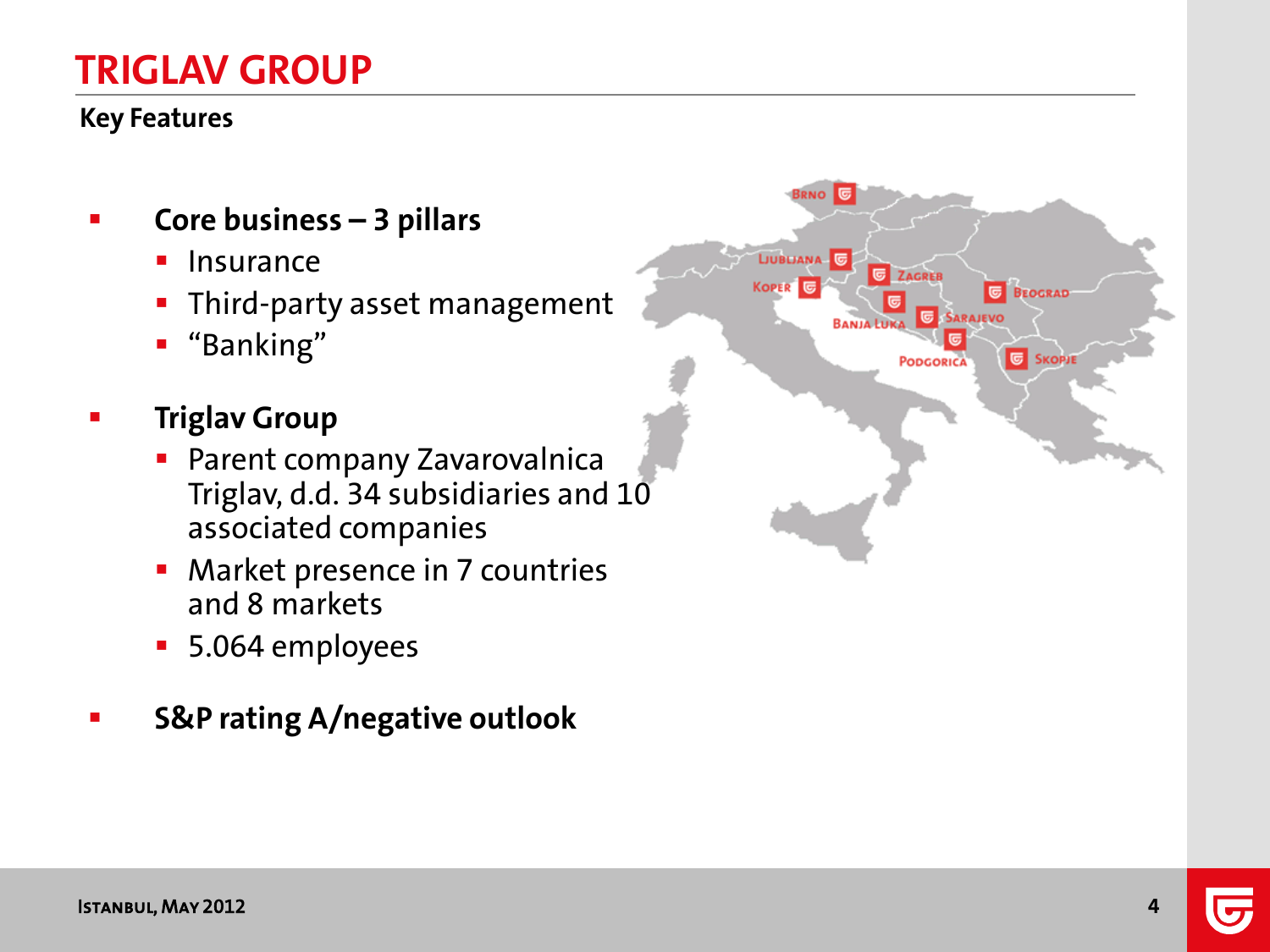#### **The core business is insurance**

- **Insurance**
	- Non-life
	- $Life$
	- Pensions
	- $\blacksquare$  Health

### **Asset management**

- **Mutual funds**
- Investment companies
- **Investment holdings**
- Real Estate

### **Banking**

- Significant interest in Abanka
- Strategic importance of banking distribution channels in the future



#### **Profit by business segments in 2011**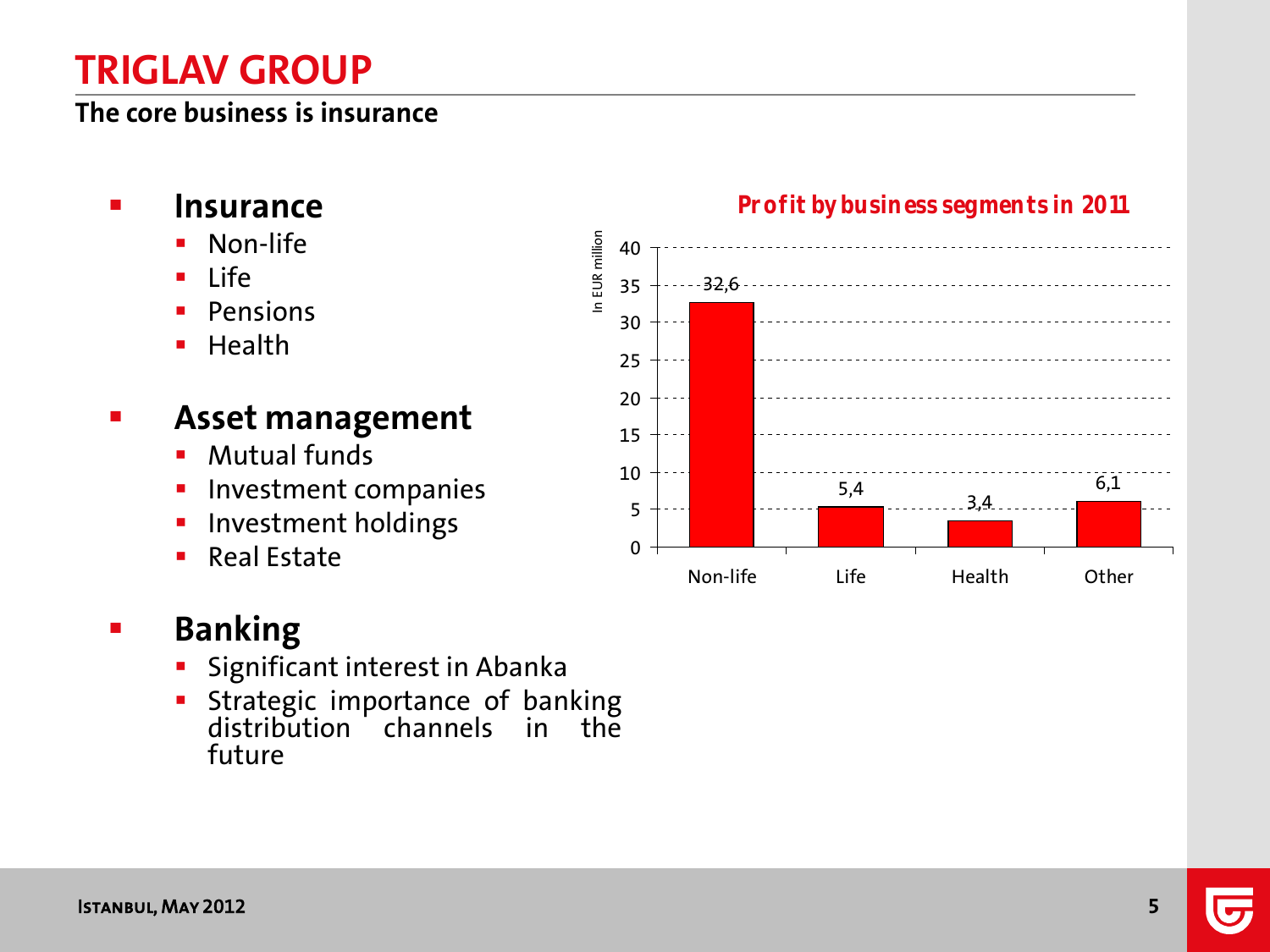|                         | <b>INSURANCE</b>                             | <b>ASSET MANAGEMENT</b>           | <b>BANKING</b><br><b>(PRESENCE ONLY TROUGH</b><br><b>SEGNIFICANT INTEREST)</b> | <b>OTHER</b><br>(SUPPORTING BUSSINES) |
|-------------------------|----------------------------------------------|-----------------------------------|--------------------------------------------------------------------------------|---------------------------------------|
| Slovenia                | - Zavarovalnica Triglav, d.d.                | - Triglav Skladi, d.o.o.          | - Abanka Vipa, d.d.                                                            | - Triglav INT, d.d.                   |
|                         | Pozavarovalnica Triglav Re, d.d.             | Triglav Naložbe, d.d.             |                                                                                | - TRI-PRO, d.o.o.                     |
|                         | - Triglav, Zdravstvena zavarovalnica, d.d.   | - Triglav nepremičnine, d.d.      |                                                                                | - AS Triglav, d.o.o.                  |
|                         |                                              |                                   |                                                                                | - Triglavko, d.o.o.                   |
|                         |                                              |                                   |                                                                                | - Skupna pokojninska družba, d.d.     |
| Croatia                 | Triglav Osiguranje, d.d., Zagreb             |                                   |                                                                                |                                       |
| Bosnia &<br>Herzegovina | - Triglav Osiguranje, d.d., Sarajevo         | - Polara Invest, d.d.             |                                                                                | - TRI-PRO BH, d.o.o.                  |
|                         | Triglav Osiguranje, a.d.o., Banja Luka       | PROF-IN, d.o.o.                   |                                                                                | - Triglav Auto, d.o.o.                |
|                         |                                              |                                   |                                                                                | - Autocentar BH, d.o.o.               |
|                         |                                              |                                   |                                                                                | - Unis automobili i dijelovi, d.o.o.  |
| <b>Serbia</b>           | - Triglav Osiguranje, a.d.o., Beograd        | - Triglav Penzijski fondovi, a.d. |                                                                                | - Pista, d.o.o.                       |
| Montenegro              | Lovćen Osiguranje, a.d., Podgorica           |                                   |                                                                                | - Lovćen Avto, a.d.                   |
|                         | - Lovćen životna osiguranja, a.d., Podgorica |                                   |                                                                                |                                       |
| Macedonia               | Triglav Osiguruvanje, a.d., Skopje           |                                   |                                                                                |                                       |
| <b>Czech republic</b>   | Triglav Pojišťovna, a.s., Brno               |                                   |                                                                                |                                       |

 $\overline{\mathbf{v}}$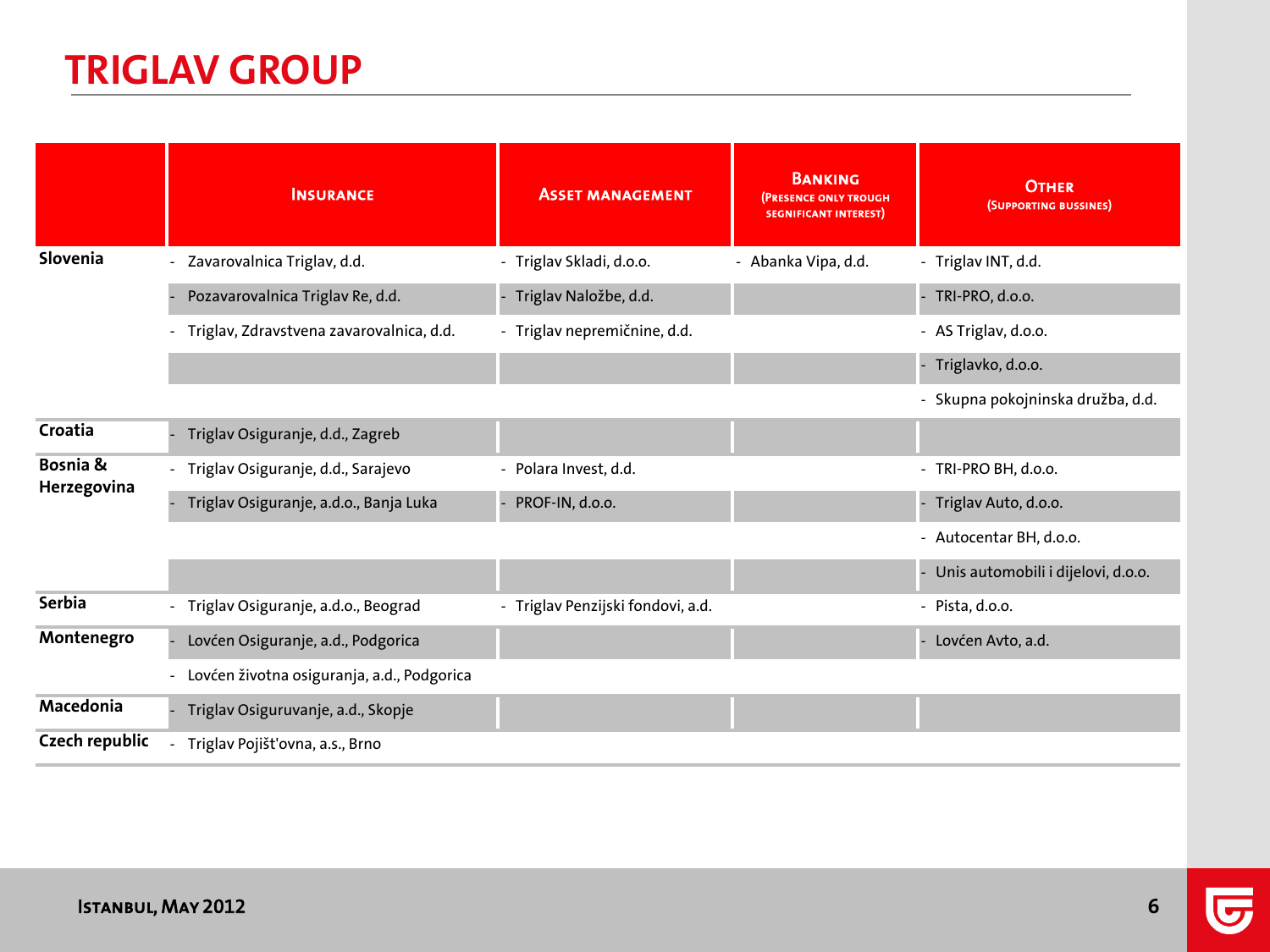# **THE MANAGEMENT TEAM**









#### Matjaž Rakovec, President of the Management Board, DOB: 1964

- BSc in Economics
- Extensive experience in insurance industry and sales
- Supervisory Board membership for companies: Krka, Jedrski Pool, Triglav INT, Triglav Osiguranje, Sarajevo and Lovćen Osiguranje
- Membership in numerous Boards including: Chamber of commerce and Industry of Slovenia, AmCham, Olympic Committee of Slovenia

#### Andrej Slapar, Member of the Management Board, DOB: 1972

- BSc in Law
- Extensive experience in insurance industry
- Supervisory Board membership in: Triglav Pojišt'ovna, Pozavarovalnica Triglav Re, Triglav Osiguruvanje Skopje, Triglav Osiguranje Sarajevo and Triglav INT

#### Igor Stebernak, Member of the Management Board, DOB: 1968

- MBA and BSc in Electrical Engineering
- Extensive experience in finance, accounting and controlling from banking and insurance industries
- Supervisory Board membership in: Triglav Osiguruvanje Skopje, Triglav Skladi, Triglav Osiguranje Beograd, Triglav Osiguranje Zagreb, Triglav INT, Abanka Vipa
- Member of the Strategy Council of the Faculty of Organisational Sciences, University of Ljubljana and the Issuers' Council of the Ljubljana Stock Exchange

#### Marica Makoter, Member of the Management Board - employee representative, DOB: 1972 Bachelor of

- Law, Slovenian State Bar Examination
- Extensive experience in insurance industry and law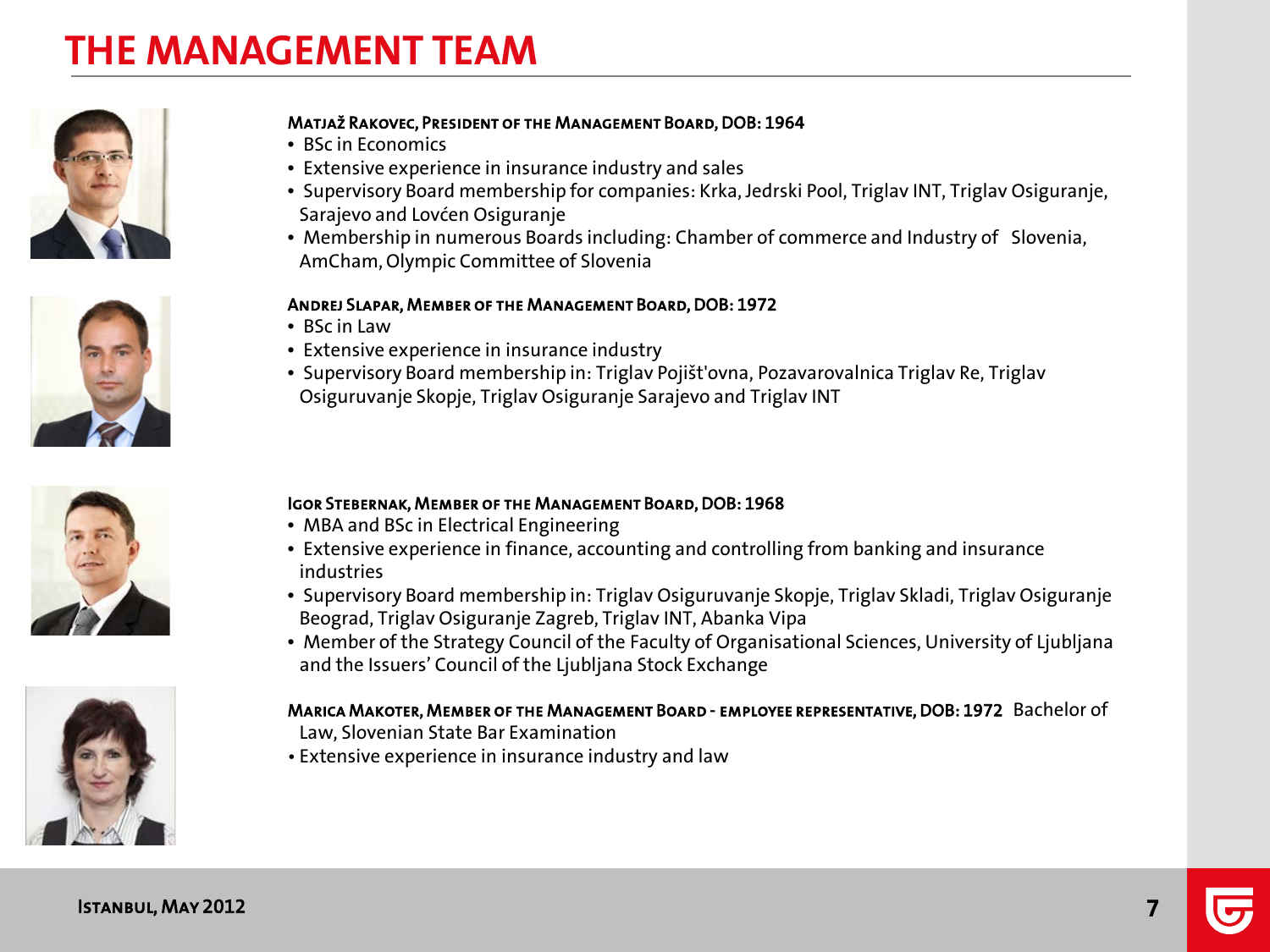#### **Triglav Group ranked first in terms of gross written premium in Adria region in 2010**



Source: Deloitte, July 2011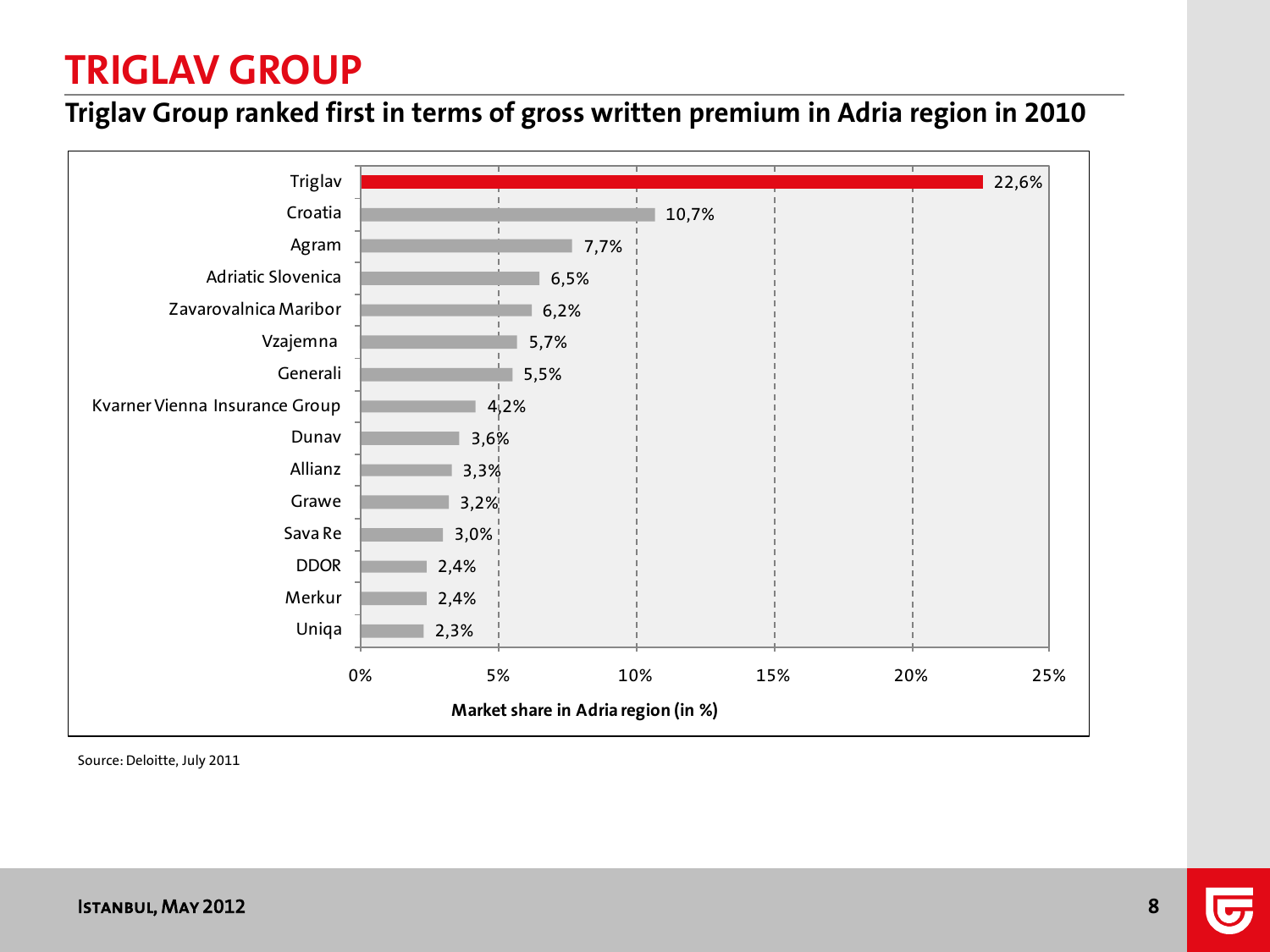#### **Slovenian government a predominant shareholder**

#### **Shareholders of Zavarovalnica Triglav as at 31.12.2011**

|                                        | <b>TOTAL</b> | <b>DOMESTIC</b> | <b>FOREIGN</b> | LEGAL | <b>NATURAL</b> |
|----------------------------------------|--------------|-----------------|----------------|-------|----------------|
| NUMBER OF SHAREHOLERS AS AT 31.12.2011 | 29.000       | 28.526          | 474            | 683   | 28.317         |
| NUMBER OF SHAREHOLDERS - SHARE         | 100,0%       | 98,4%           | 1,6%           | 2,4%  | 97,6%          |

#### **The top ten shareholders of Zavarovalnica Triglav as at 31.12.2011**



37,5% free float

#### some changes between top ten shareholders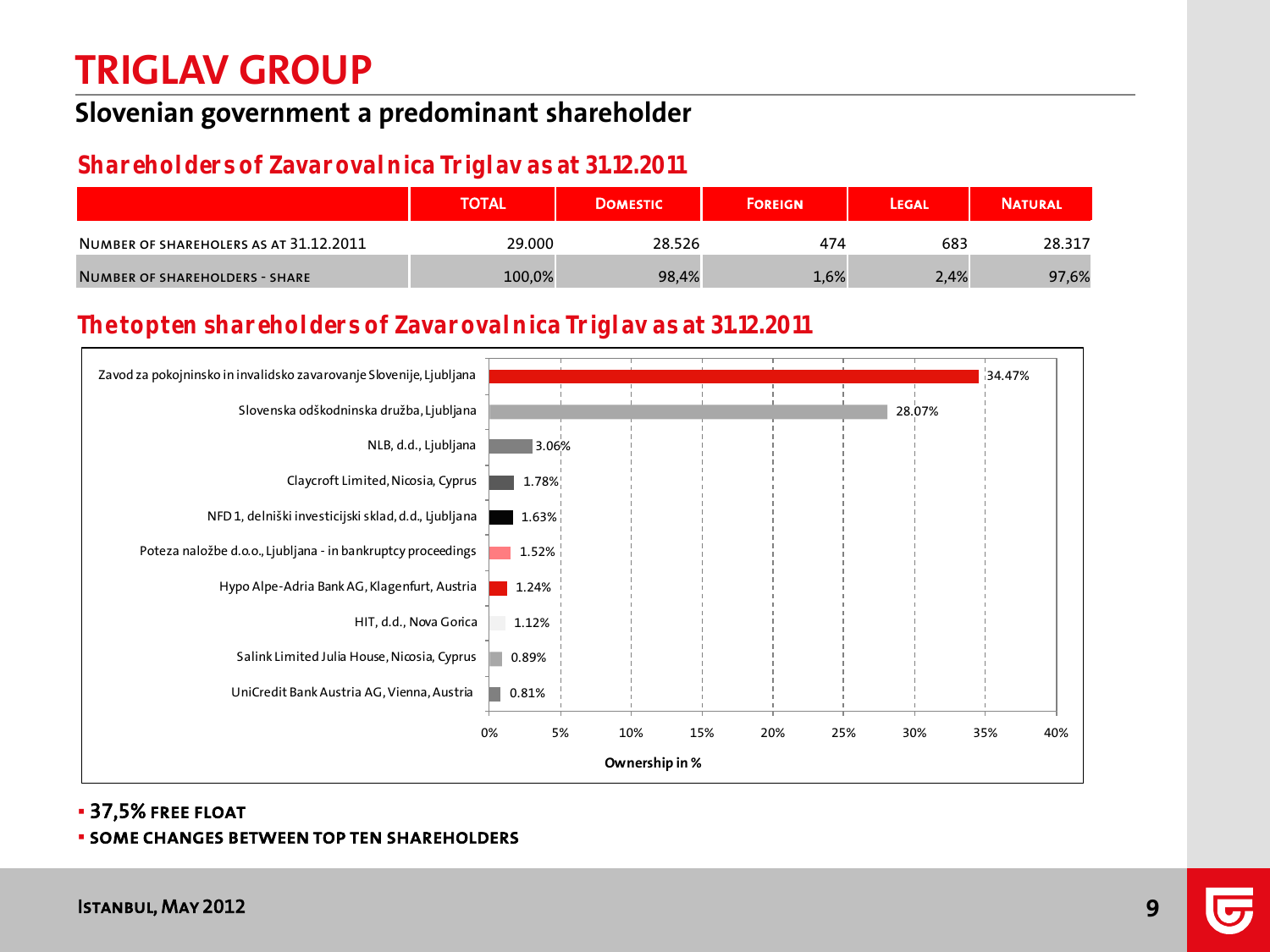# **THE SHARE OF ZAVAROVALNICA TRIGLAV**

#### **Share price performance picking up in 2012**





|                                       | 16.04.2012  | 31.12.2011  | 31.12.2010  |
|---------------------------------------|-------------|-------------|-------------|
| Number of shares                      | 22.735.148  | 22.735.148  | 22.735.148  |
| Book value per share (in EUR)         | 19,25       | 19,25       | 21,19       |
| Earnings per share 30.9.2011 (in EUR) | 1,93        | 1.54        | 1,41        |
| Share market price (in EUR)           | 14,31       | 10,00       | 17,61       |
| Market capitalization (in EUR)        | 325.339.968 | 227.351.480 | 400.365.956 |
| Dividend per share (in EUR)           |             |             | 0,40        |
| Share simbol                          |             | ZVTG        |             |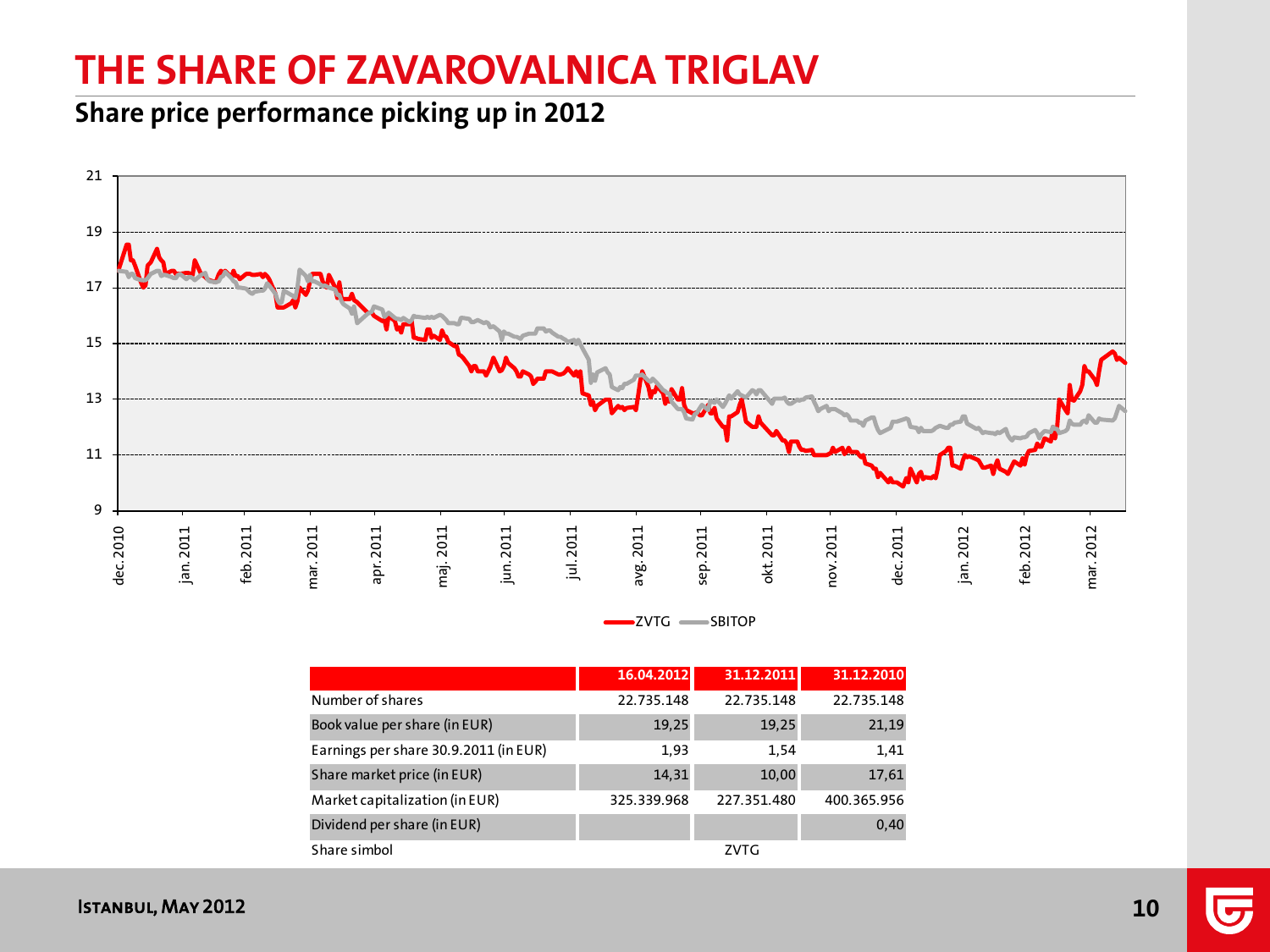# **CONTENTS**

- **1. TRIGLAV GROUP**
- **2. INVESTMENT STORY AND STRATEGY**
- **3. TRIGLAV GROUP'S RESULTS IN 2011**
- **4. TRIGLAV GROUP'S RESULTS BY KEY MARKETS**

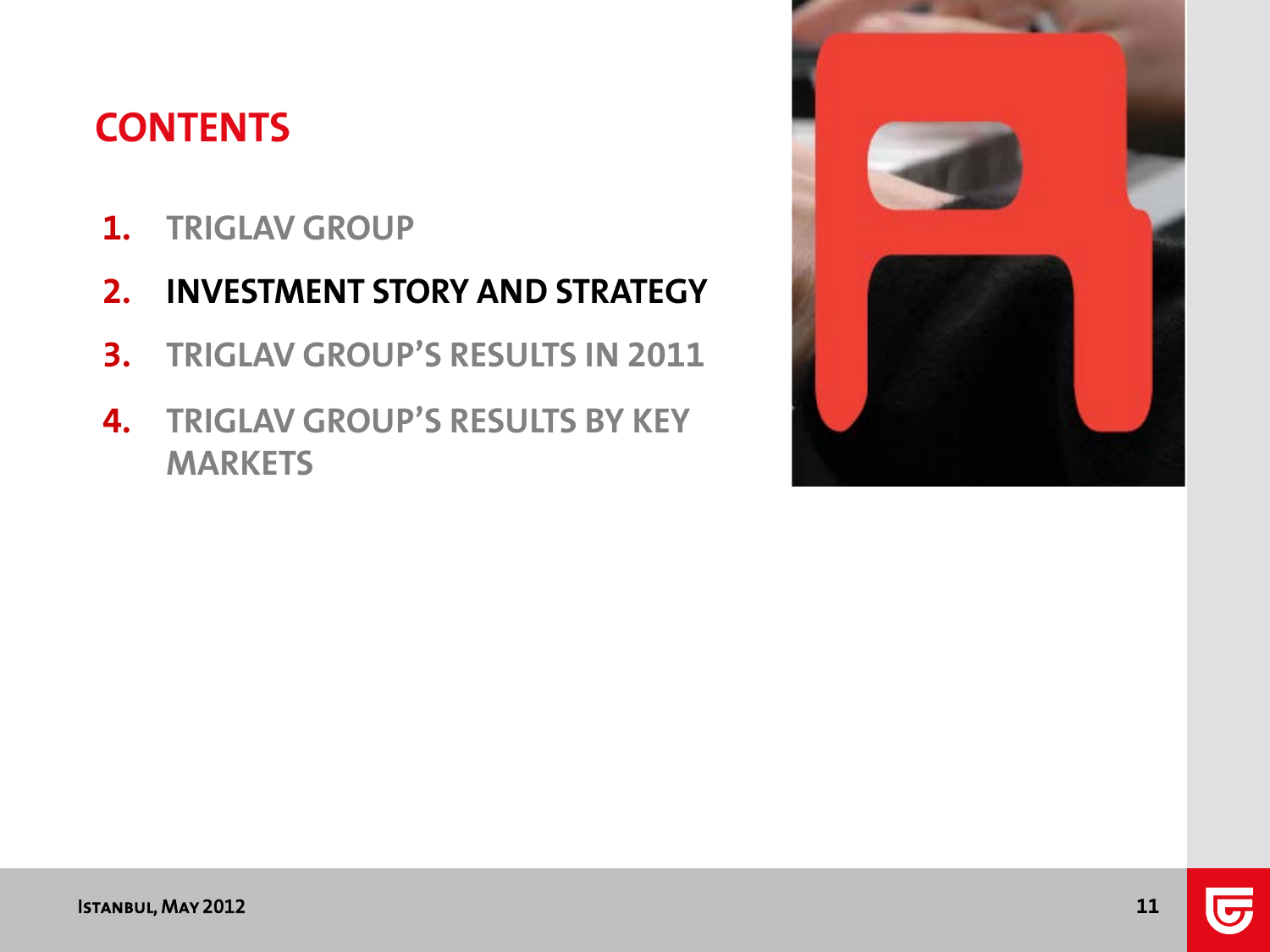### **INVESTMENT STORY**

#### **Further growth potential with profitable operations**

- **Leading insurance company in Slovenia – expansion started in 2000**
	- **Fast growth in Slovenia, especially life insurance**
	- **Entry into private pension business**
	- In part a regional strategy besides Slovenia also present in Croatia, Czech Republic and Montenegro
- **Fast growth in the markets of former Yugoslavia**
	- **EXTE:** Limited growth potential of Slovenian insurance market
	- **High growth potential and knowledge level of relatively undeveloped insurance markets of** former Yugoslavia – entry on all markets in former Yugoslavia region
	- Biggest insurance group in Western Balkans

#### **Focus on profitability and selective expansion**

- **Profitability of the core business results from consolidation of business functions, prudent** selection of insurance risks, transfer of know-how – exploiting potential of existing markets
- **Growth of operations and expansion of insurance lines in existing markets, prudent entry in** new insurance markets
- **Efficient system of risk management compliant with Solvency II**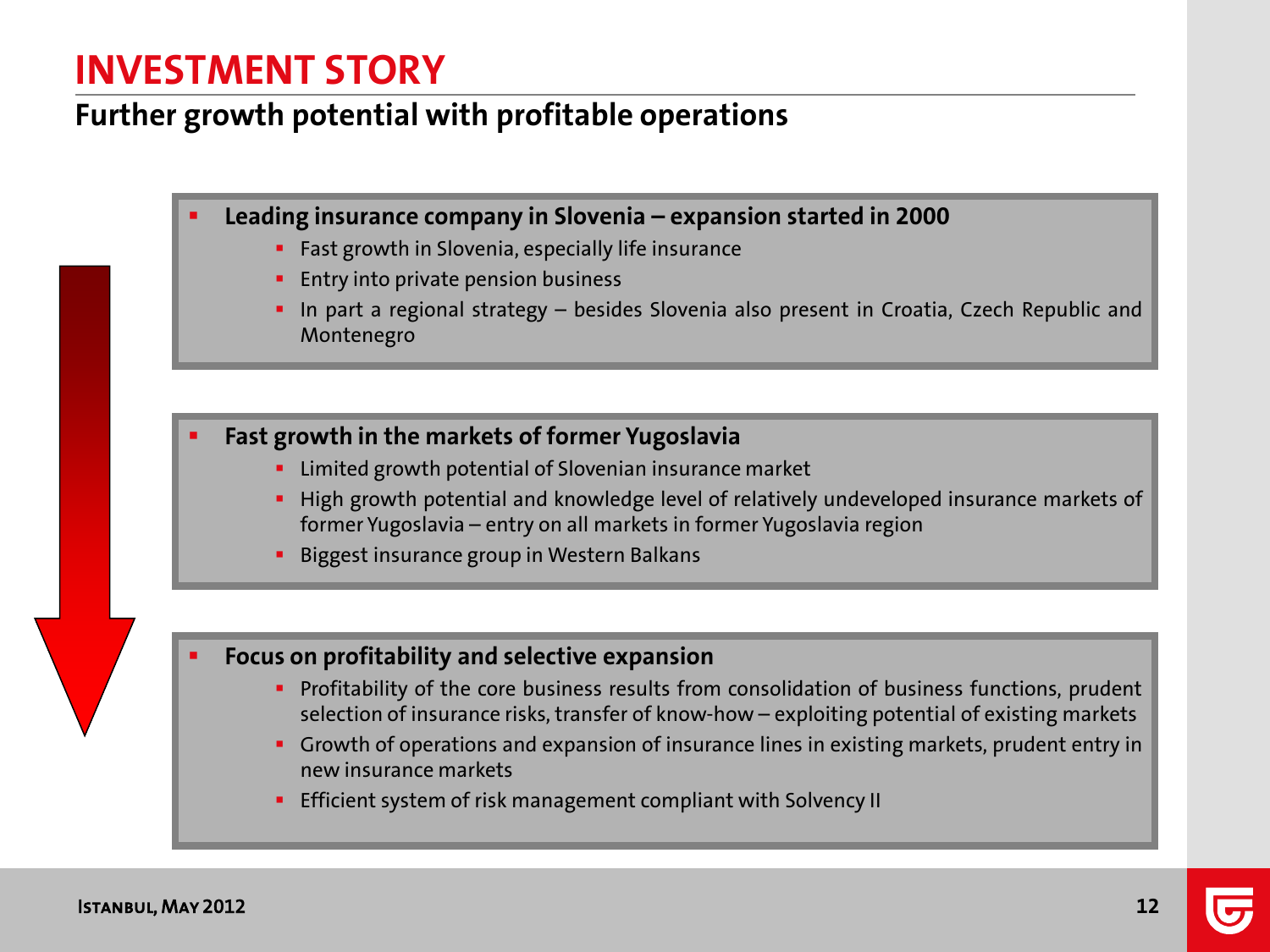# **DEVELOPMENT OF INSURANCE MARKETS**

#### **GDP growth and low insurance density key growth drivers on target markets**

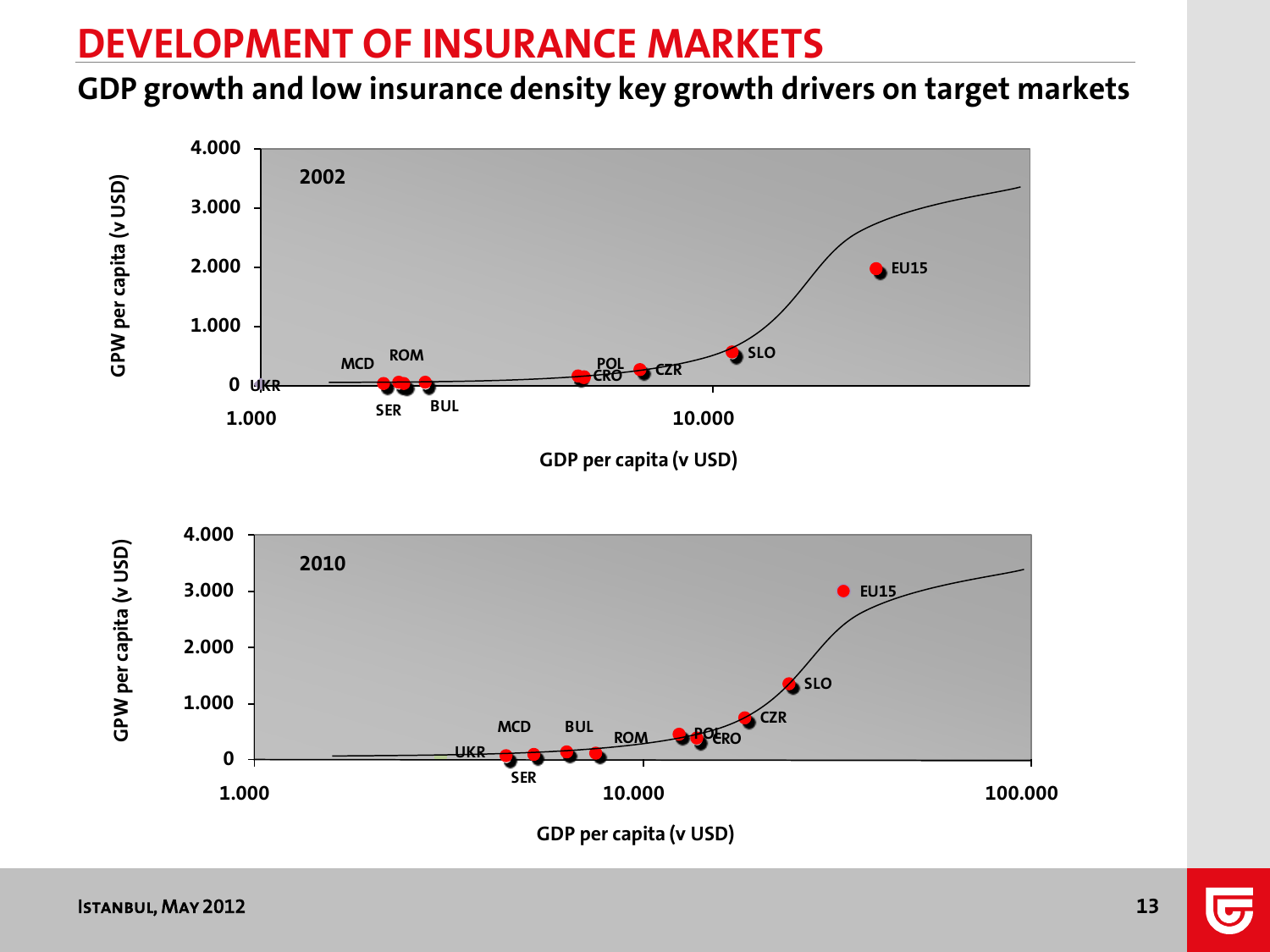# **LONG TERM PROSPECTIVENESS OF TARGET MARKETS**

### **High catch-up potential**



- Low insurance density on target markets
- Development and growth in sales of new insurance products
- Life insurance growth
- Regulation changes to be introduced in SEE: pension, health, tax

#### Istanbul, May 2012 **14**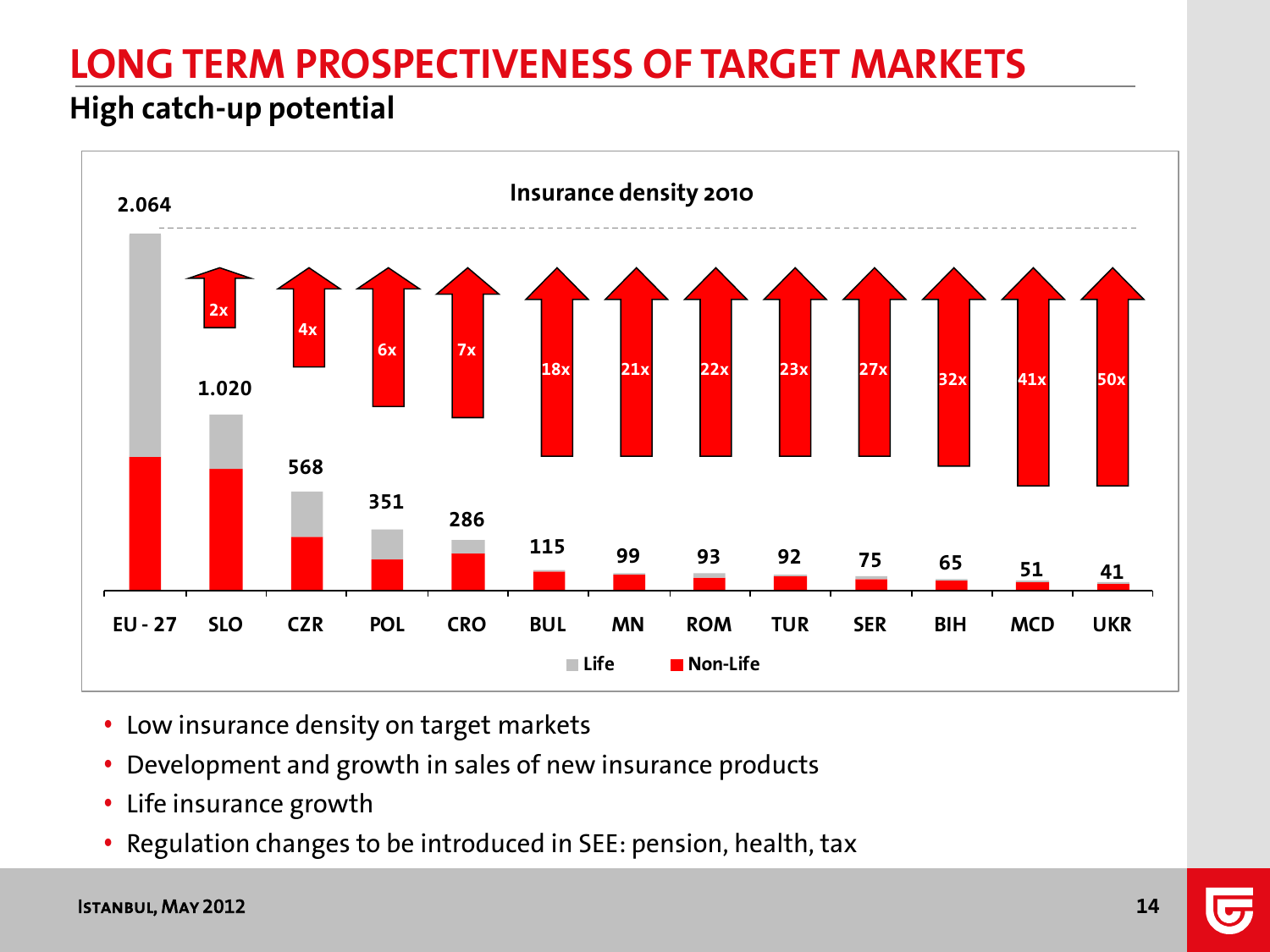#### **Mission and values**

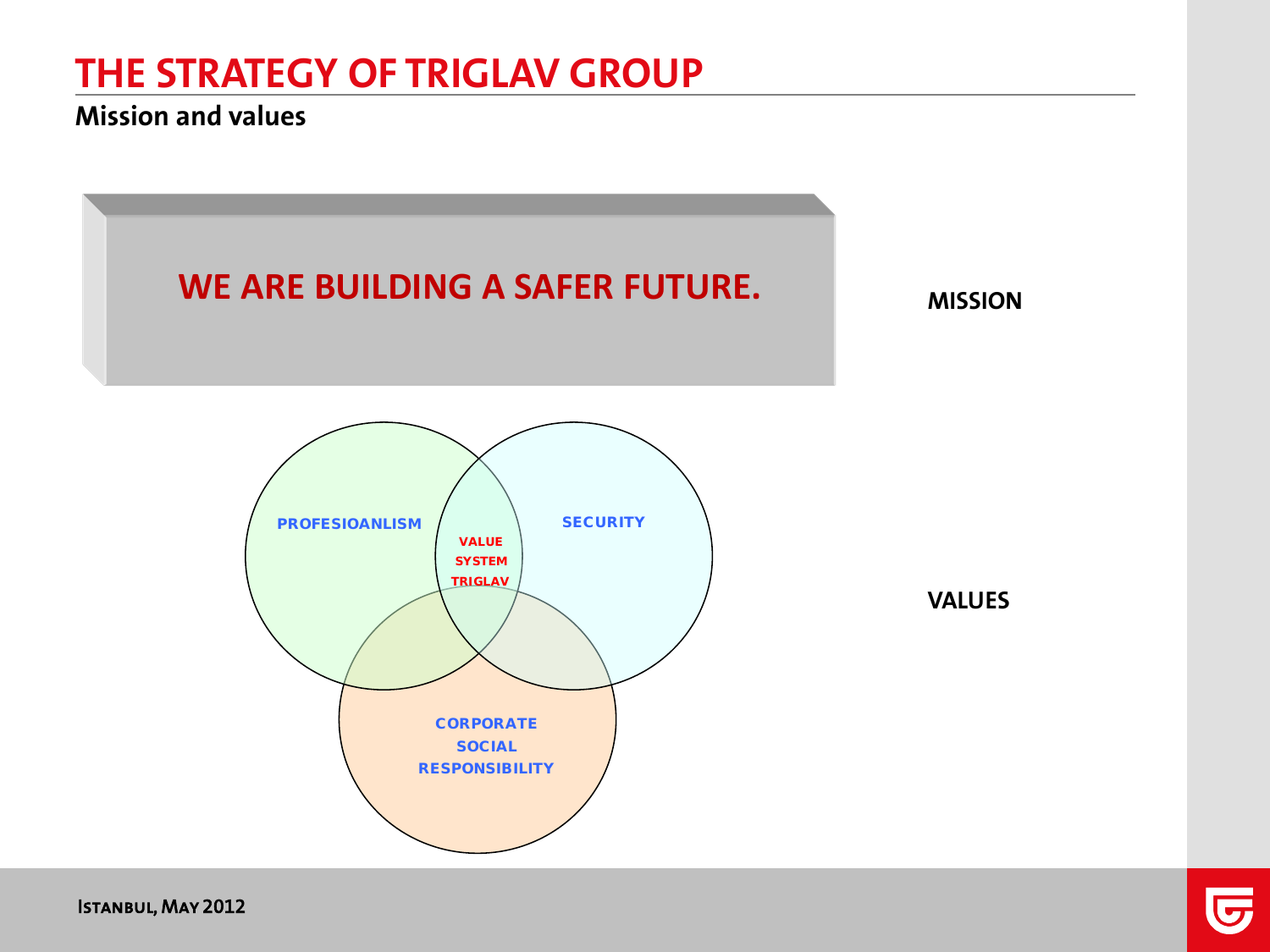#### **Vision 2015**

### **Profitable and safe operation**

- Competitiveness and quality of services
- **Efficient risk management**
- Financial stability of Triglav Group retaining A rating

### **Fig. 3 Superior image of Triglav Group**

- **Recognised by complete financial & insurance services**
- **Modern distribution channels**
- **Organised and efficient corporate governance**
- **Principles of modern organisation introduced in all segments of operation**
- **Enthusiastic and highly professional employees are the basis of our ongoing development**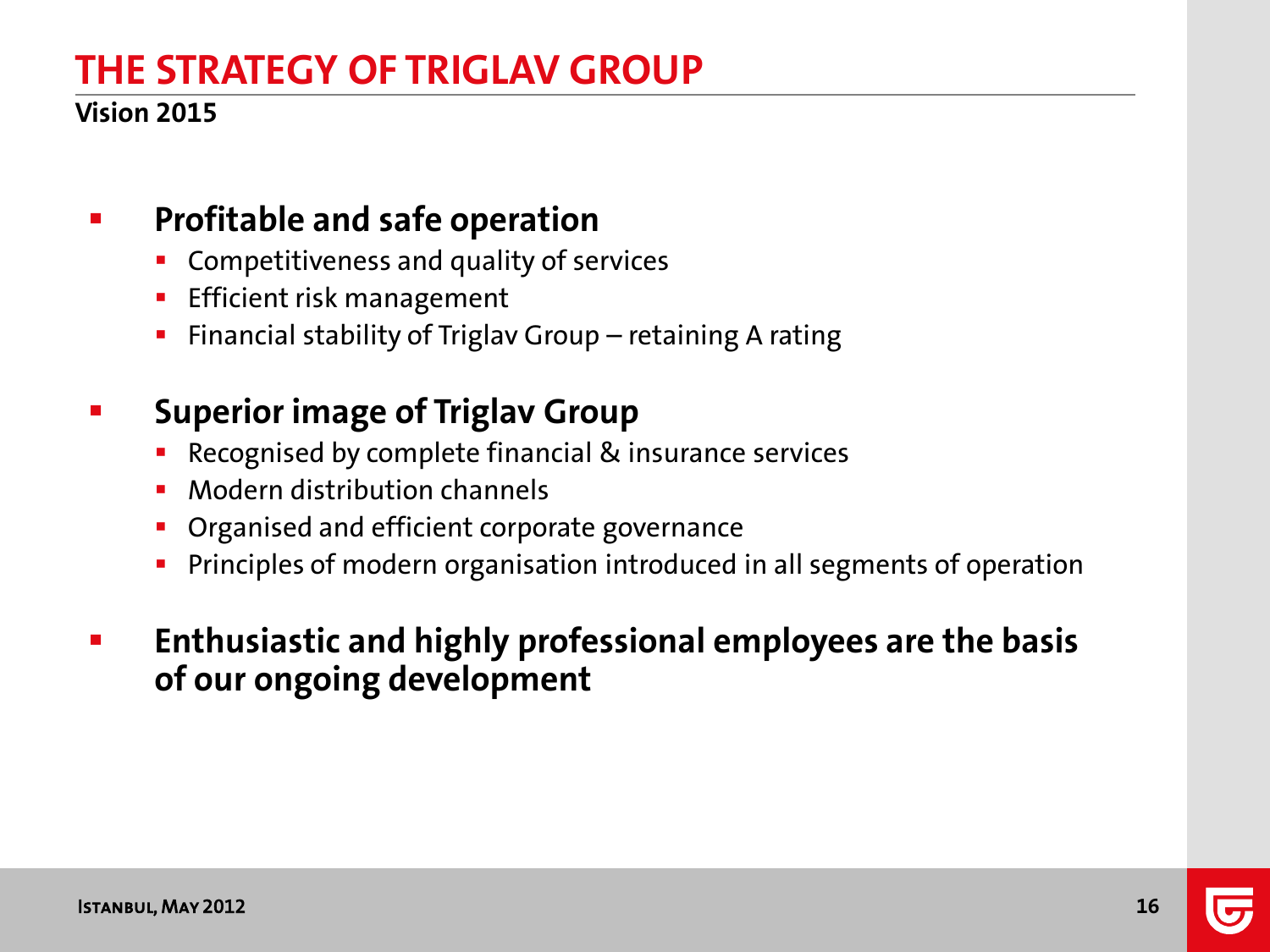**Strategic guidelines and projects**

### **E** Guidelines

- Establishing effective corporate governance system
- **Optimisation of business processes and structure of human resources**
- **Profitability of operations and increasing the value of the Group**
- **Expansion on existing and new markets**
- **Development of alternative distribution channels**
- **Entry into new key projects, where the expected rate of return exceeds the** required rate of return

### **Projects**

- **IF (Build, Life, Foreign operations)**
- **Business processes reengineering**
- **Solvency II**
- **Banking distribution channels**
- Study of establishment of private medical services and long-term care services
- Entry of strategic partner in Triglav INT as source of additional capital, risk sharing of further business expansion and efficient relationship management with local regulators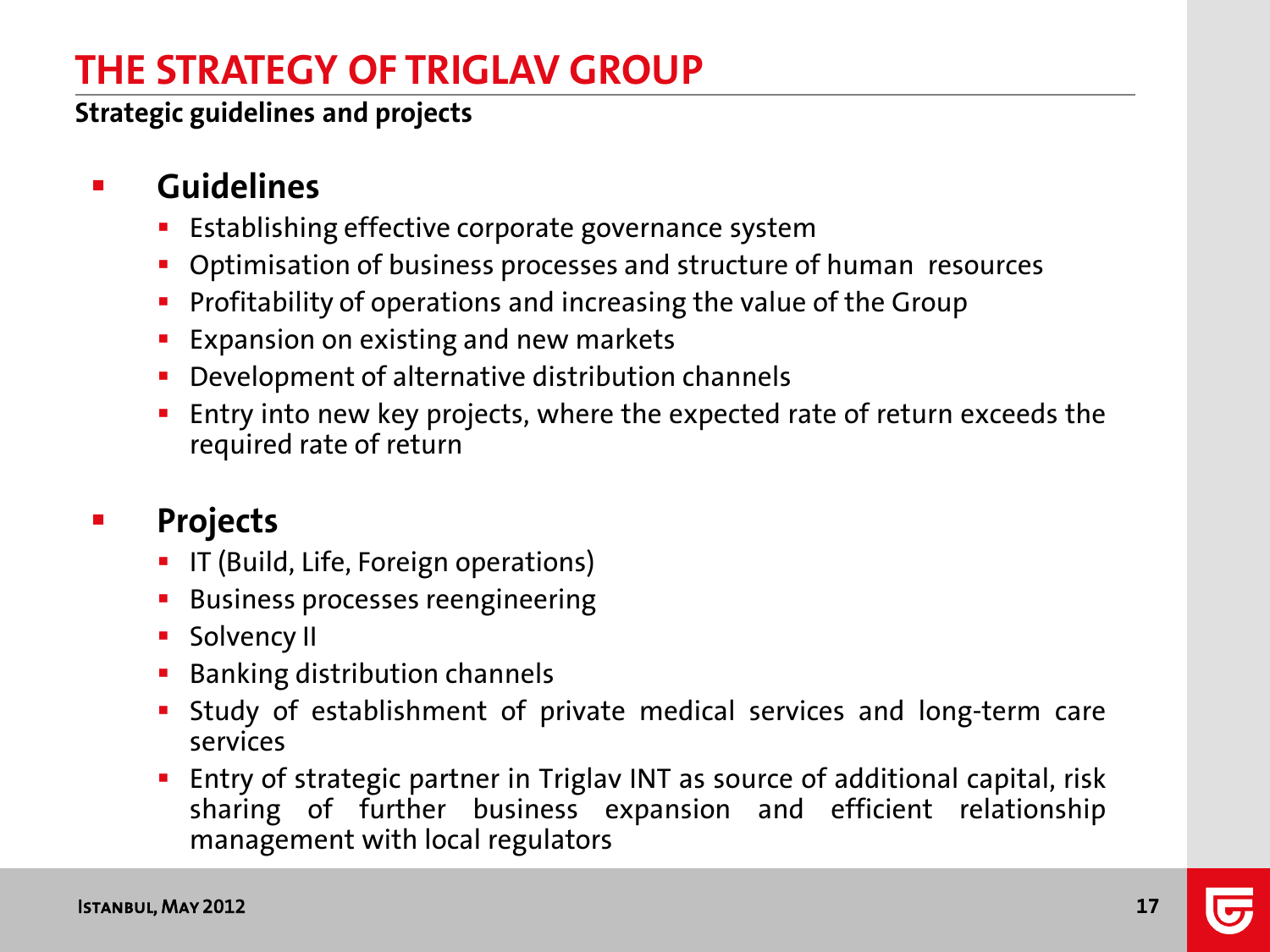**Selective investment in growth and development of insurance in target markets**

#### **Slovenia**

- **High density in non-life insurance segment**
- **FIDU** Focus on profitability with goal to retain position of market leader
- **Increase the depth of Slovenian market and development of the Group in the** field of health and pension insurance
- The domicile market of the Group, but does not ensure sufficient growth rates to reach the strategic goal – top 3 insurance group in target region, which leads to searching for new opportunities in other target markets

### **Target markets in South-eastern Europe**

- **•** Development in long term, but highly promising markets
- **Goal on existing markets is to acquire or retain target market shares under the** rationality principle assumption
- **Entry to new insurance segments on existing markets (life, health and pensions)**
- New market entry in target region

### **Figure 21 Potential of Triglav Re**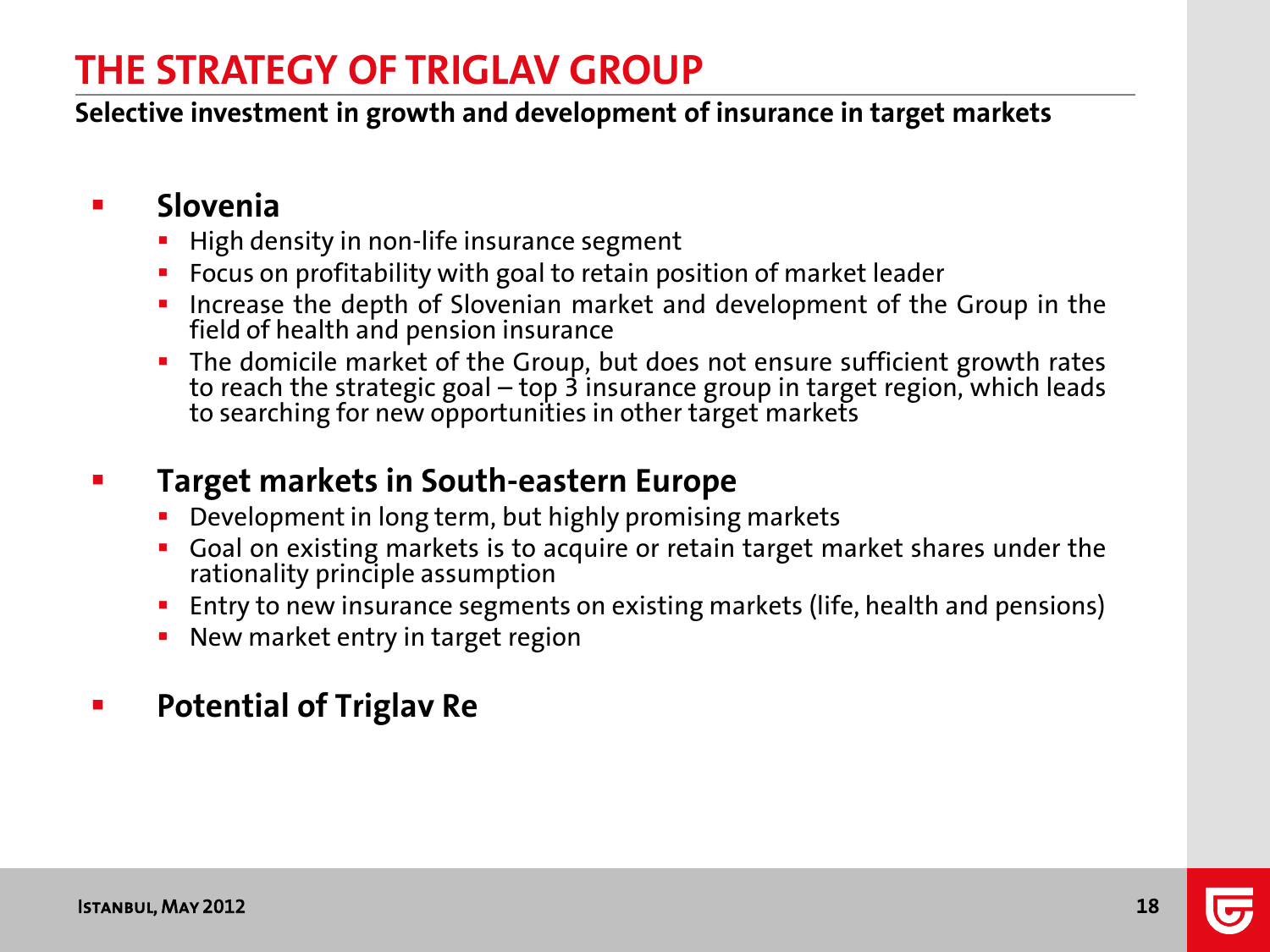#### **Future structure of international insurance business**

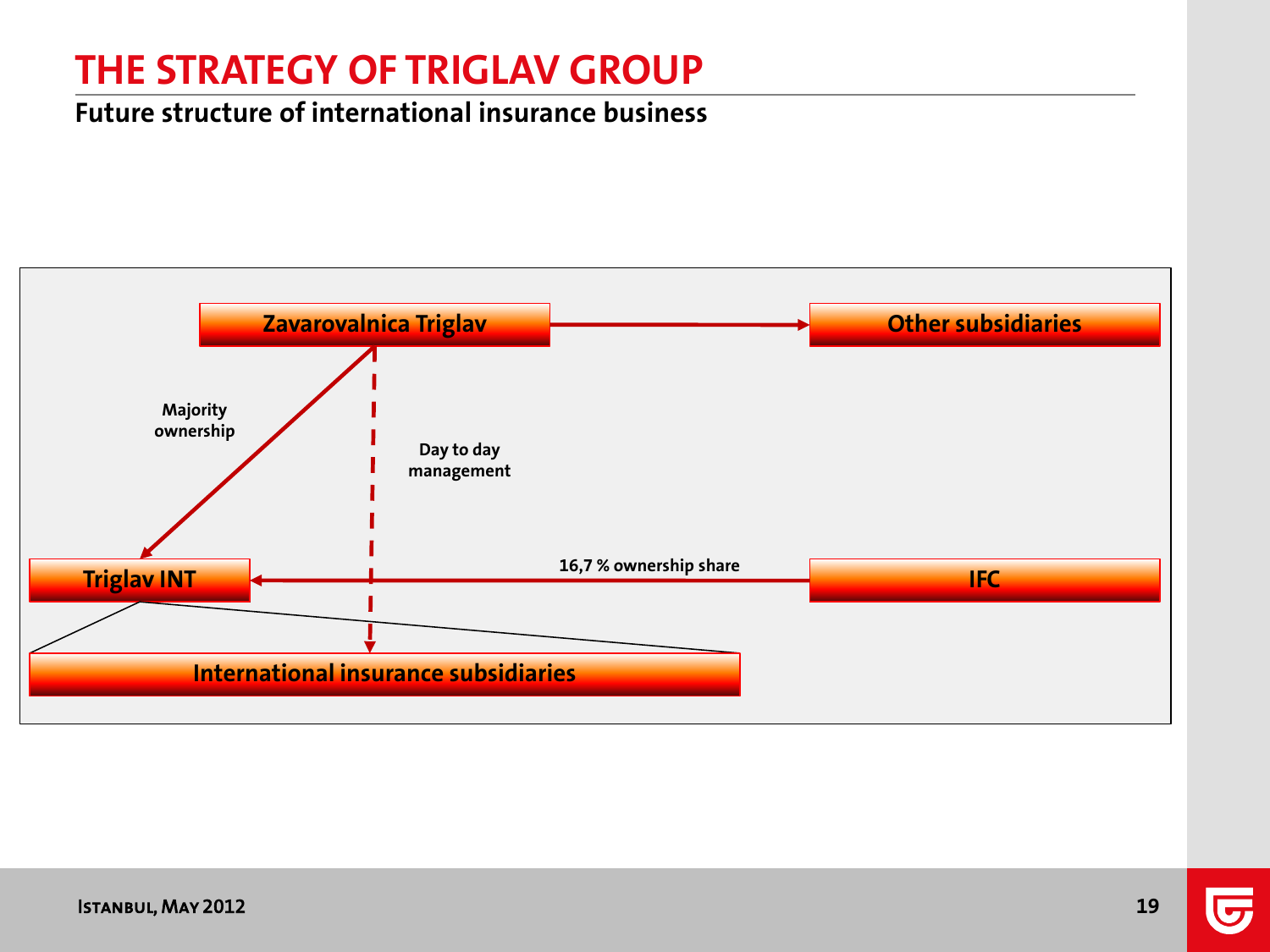**Moderate expansion with focus on profitability**

### **Triglav Group Goals for 2015**

- **Return on equity (end of strategic period target): 12%**
- **Net combined ratio: 95% stable**
- Gross premium written: 1.1 billion EUR
- **Profitable operation of all subsidiaries**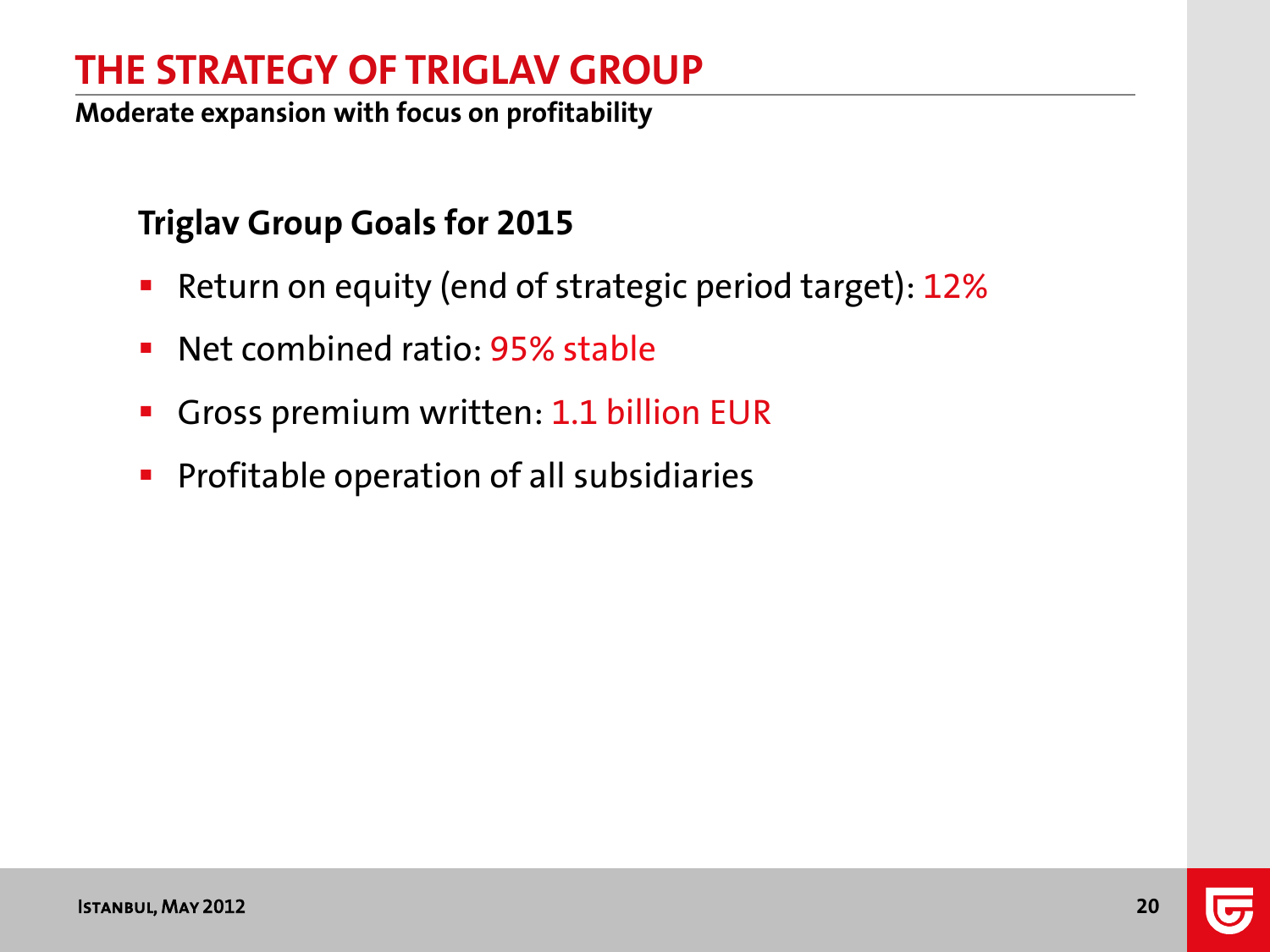# **TRIGLAV GROUP PLANS FOR 2012**

#### **Stable premium level with high growth of profits**

|                                      |            |            | In EUR million |                        |           |
|--------------------------------------|------------|------------|----------------|------------------------|-----------|
|                                      |            |            | Plan           | <b>INDEX</b>           |           |
|                                      | 2010       | 2011       | 2012           | 2011/2010              | 2012/2011 |
| Gross written premium                | 1.013,6    | 989,4      | 984,0          | 98                     | 99        |
| Net premium income                   | 946,2      | 916,3      | 905,8          | 97                     | 99        |
| Gross claims settled                 | 588,3      | 593,9      | 622,5          | 101                    | 105       |
| Net claims incurred                  | 557,7      | 576,1      | 595,9          | 103                    | 103       |
| Gross operating costs*               | 239,9      | 234,8      | 235,0          | 98                     | 100       |
| Profit before tax                    | 43,3       | 58,0       | 73,7           | 134                    | 127       |
| Net profit for the accounting period | 26,6       | 47,5       | 60,6           | 178                    | 127       |
|                                      |            |            | Plan           | <b>INDEX</b>           |           |
|                                      |            |            |                |                        |           |
|                                      | 31.12.2010 | 31.12.2011 | 31.12.2012     | 2011/2010              | 2012/2011 |
| Balance sheet total                  | 3.024,4    | 2.962,0    | 3.172,5        | 98                     | 107       |
| Gross insurance technical provisions | 2.270,9    | 2.234,1    | 2.354,4        | 98                     | 105       |
| Total equity                         | 499,0      | 489,5      | 554,2          | 98                     | 113       |
| Number of employees                  | 5.247      | 5.064      | 5.180          | 97                     | 102       |
|                                      |            |            | Plan           | Change in percent. pt. |           |
|                                      | 2010       | 2011       | 2012           | 2011/2010              | 2012/2011 |
| Expense ratio                        | 30,1%      | 29,2%      | 28,9%          | $-0,9$                 | $-0,3$    |
| Net claims ratio                     | 61,9%      | 61,0%      | 66,5%          | $-0,9$                 | 5,5       |
| Combined ratio                       | 92,0%      | 90,1%      | 95,3%          | $-1,9$                 | 5,2       |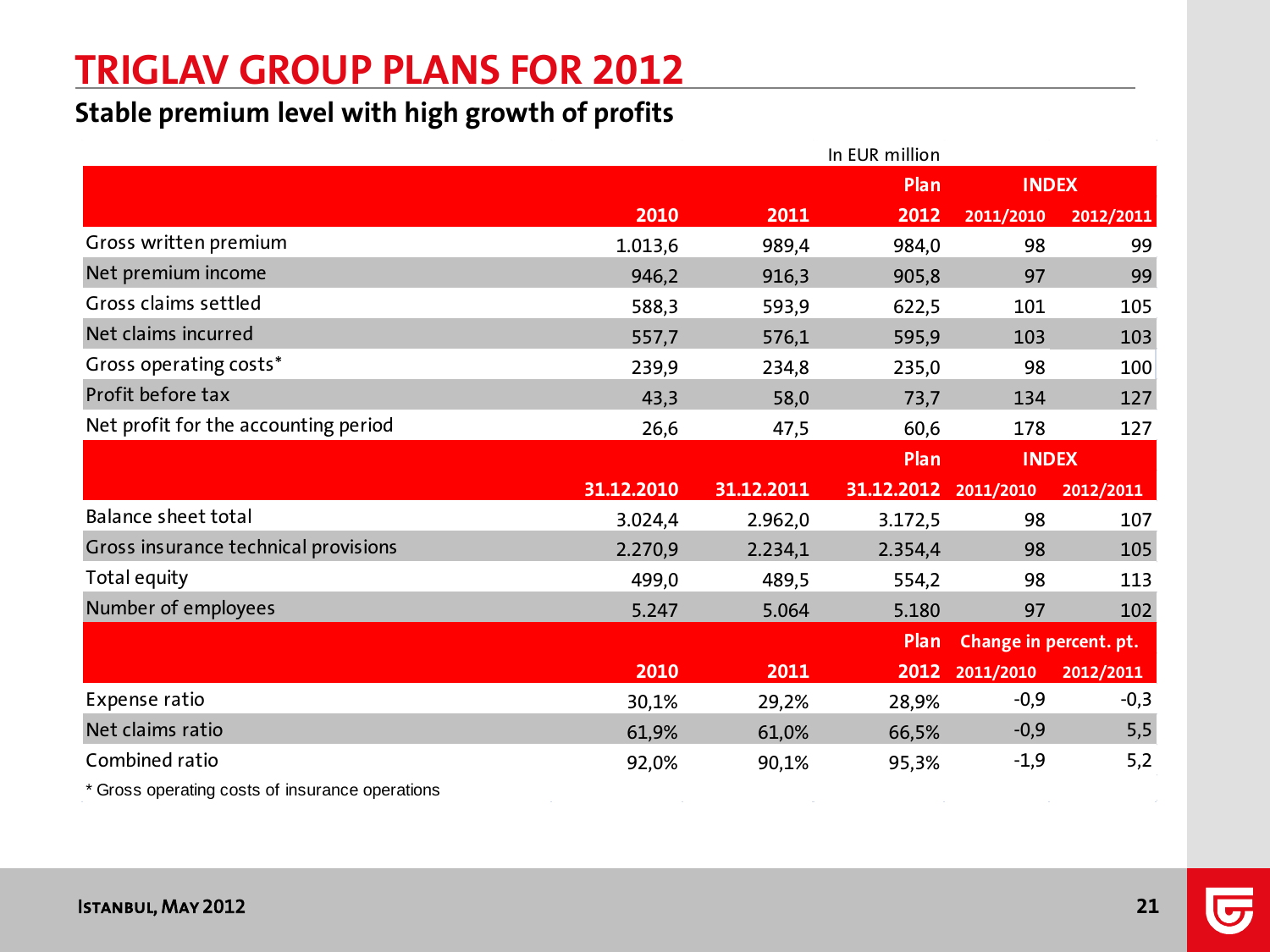# **CONTENTS**

- **1. TRIGLAV GROUP**
- **2. INVESTMENT STORY AND STRATEGY**
- **3. TRIGLAV GROUP'S RESULTS IN 2011**
- **4. TRIGLAV GROUP'S RESULTS BY KEY MARKETS**

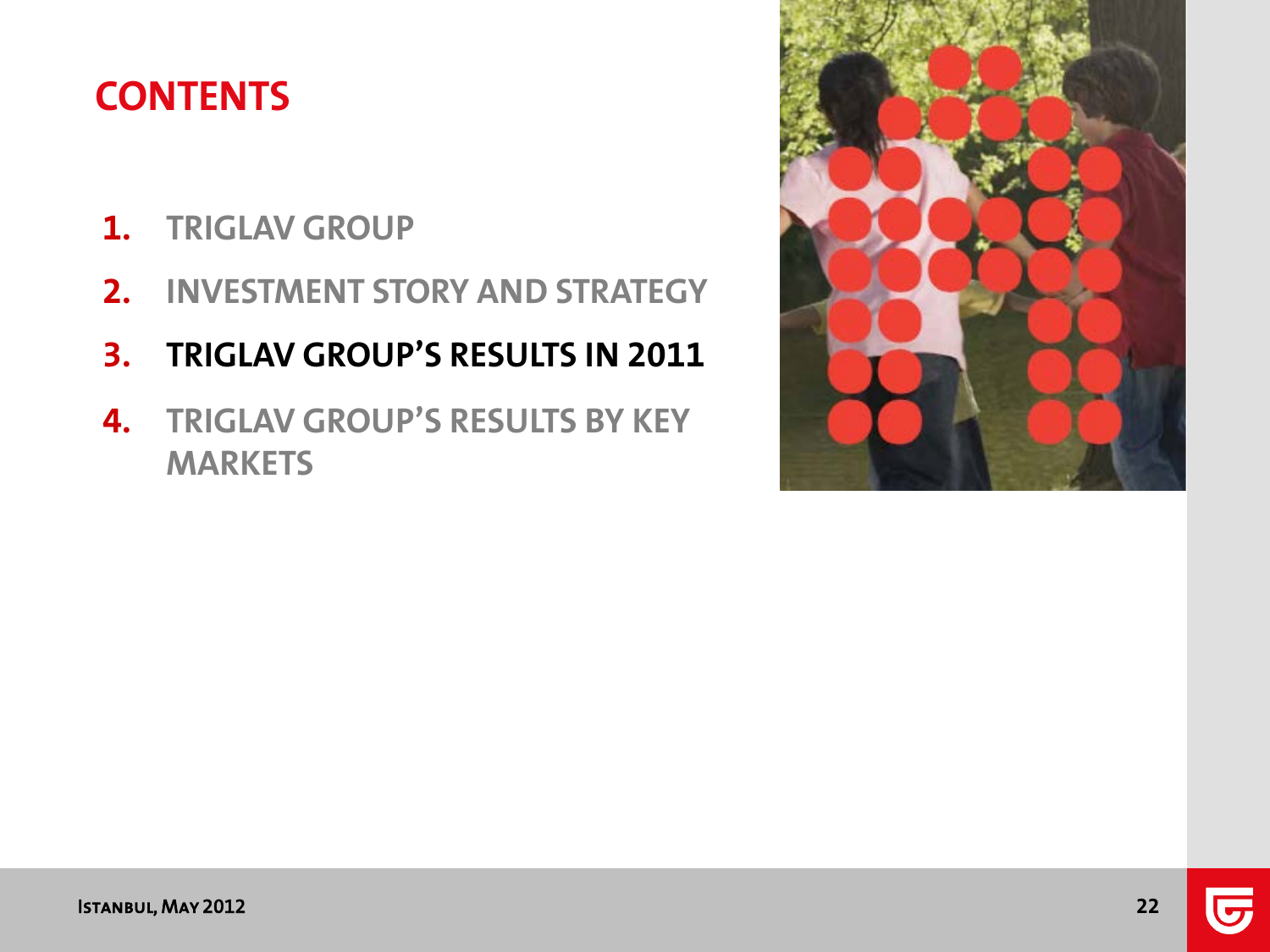# **TRRIGLAV GROUP RESULTS IN 2011**

#### **Profit growth as a result of lower net claims and costs**



Istanbul, May 2012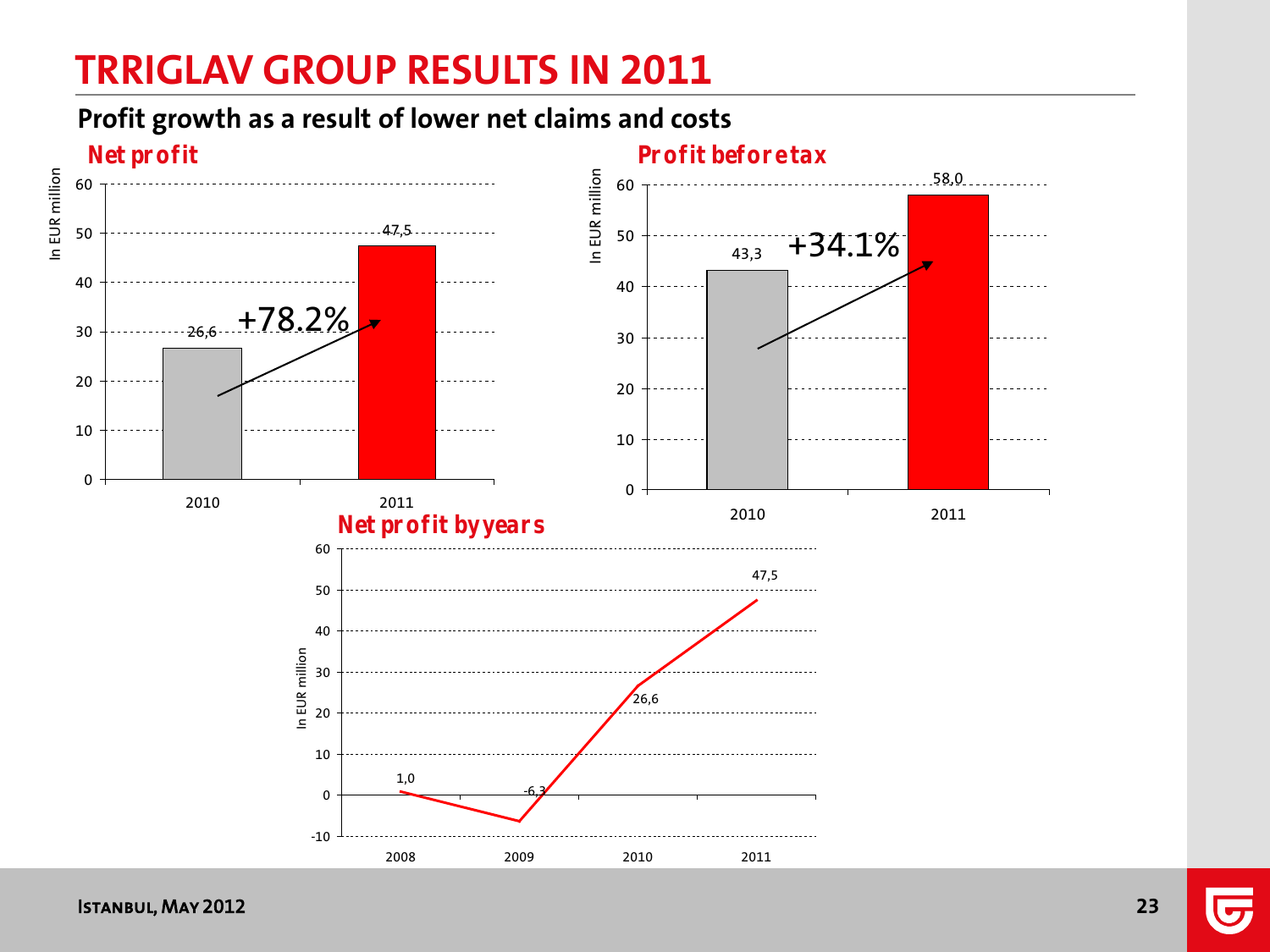# **OPERATING RATIOS IN 2011**

#### **Combined ratio below 100 %**



90,1%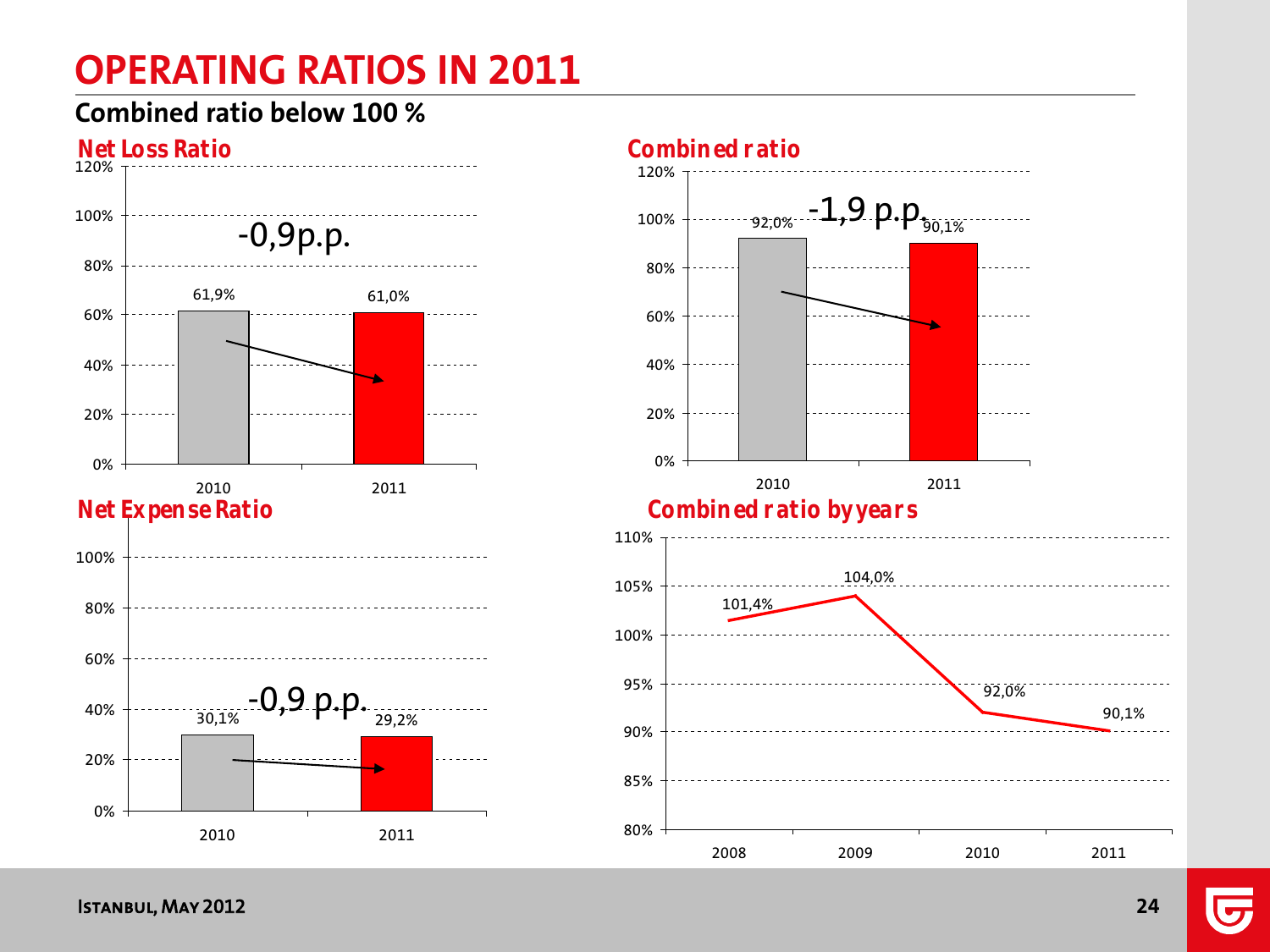# **GROSS PREMIUM WRITTEN**

**Lower demand, measures taken to increase profitability** 





#### **Main drivers 2011:**

- **E** Lower demand for life insurance products and mature life insurance portfolio
- **MTPL** adjustments made in cover and pricing to tailor-made client needs (differentiation of premium)
- **Introduction of obligatory deductibles** and the decrease of sum insured for crop insurance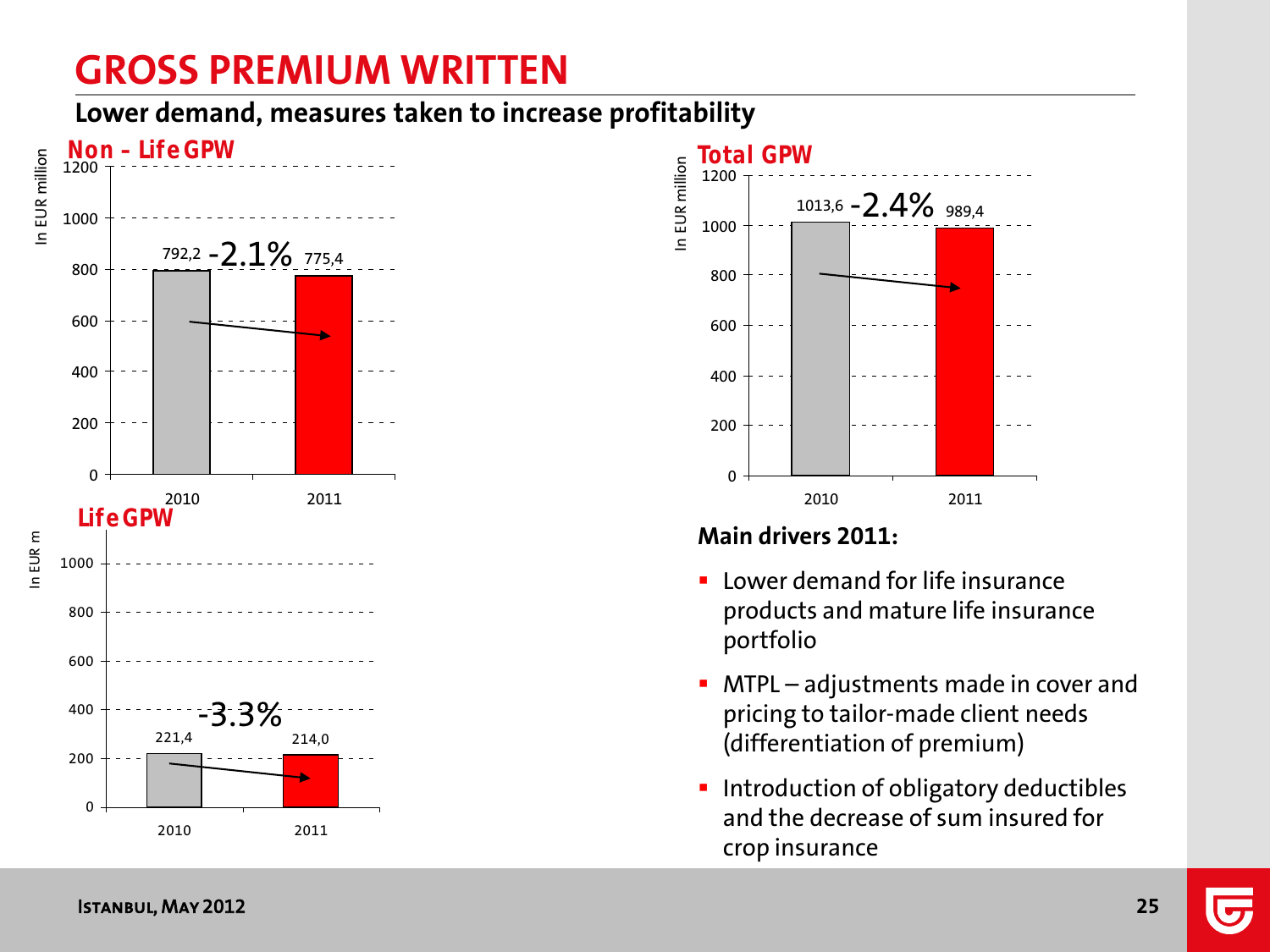# **GROSS PREMIUM WRITTEN**

#### **Well balanced insurance portfolio structure**

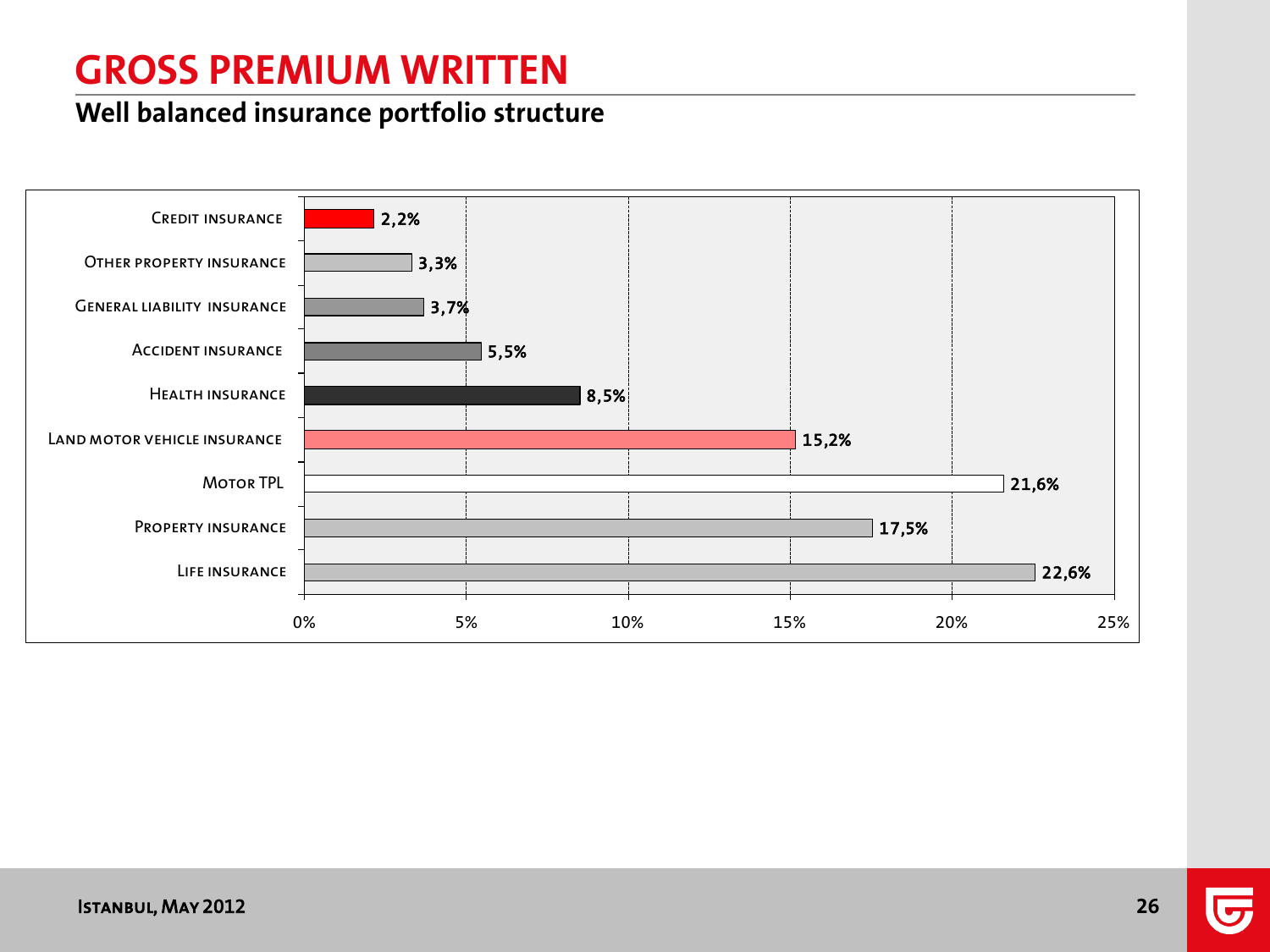# **GROSS CLAIMS PAID**

**Effective measures, lower frequency and intensity of CAT losses**





#### **Major drivers in 2011:**

- **EX Lower frequency and intensity of CAT losses**
- More emphasis put on risk selection and underwriting
- **Effective reinsurance protection adapted to new** business conditions (higher frequency and intensity of CAT events in recent years, financial crises)
- Increase in Life claims has no effect on results due to higher maturity and surrender rates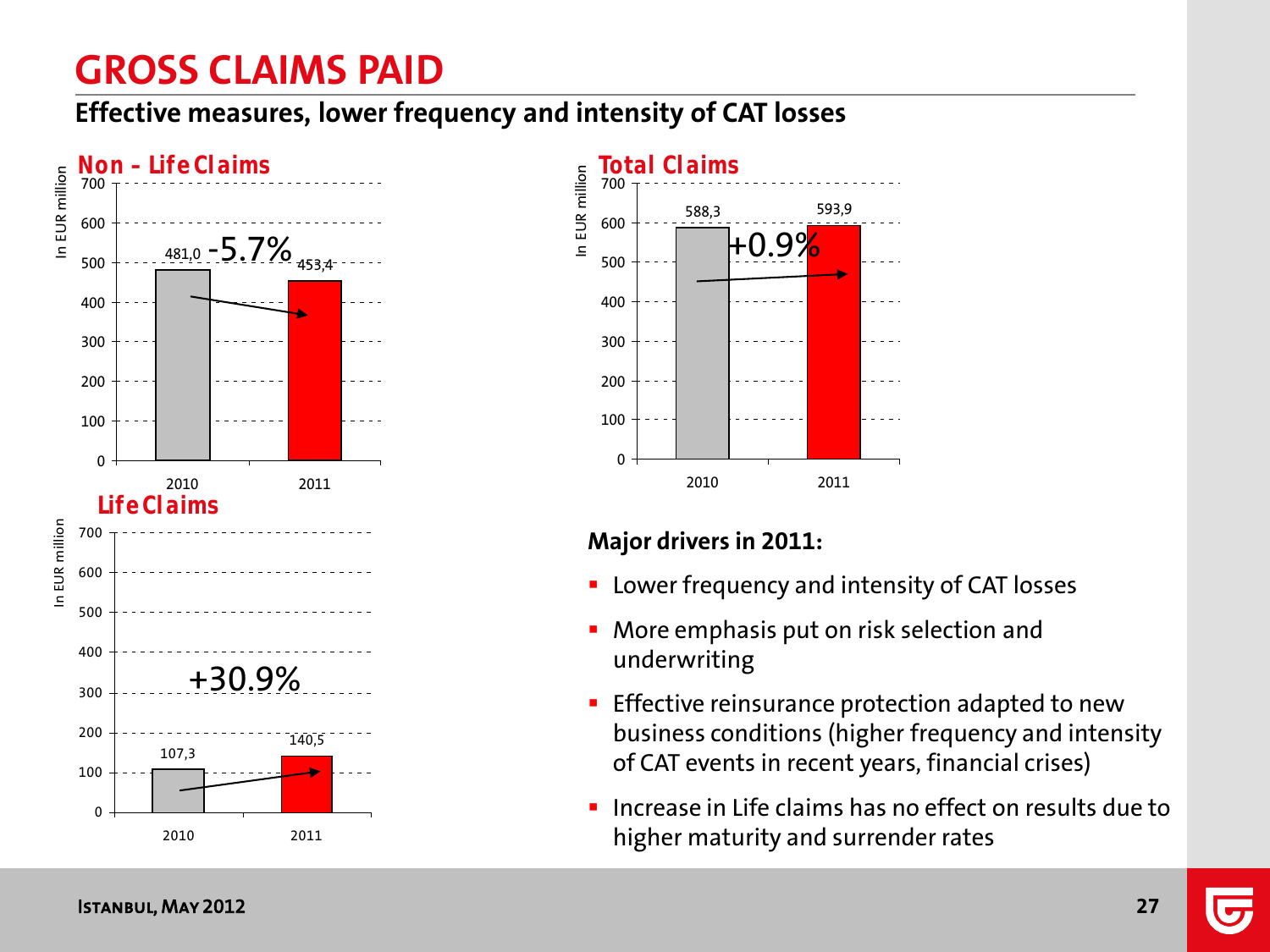# **OPERATING COSTS**







#### **Major drivers in 2011:**

- **Strict measures taken for cost** rationalisation
- **-** Lower costs of labour
- **Total costs still influenced by heavy** investments in new insurance software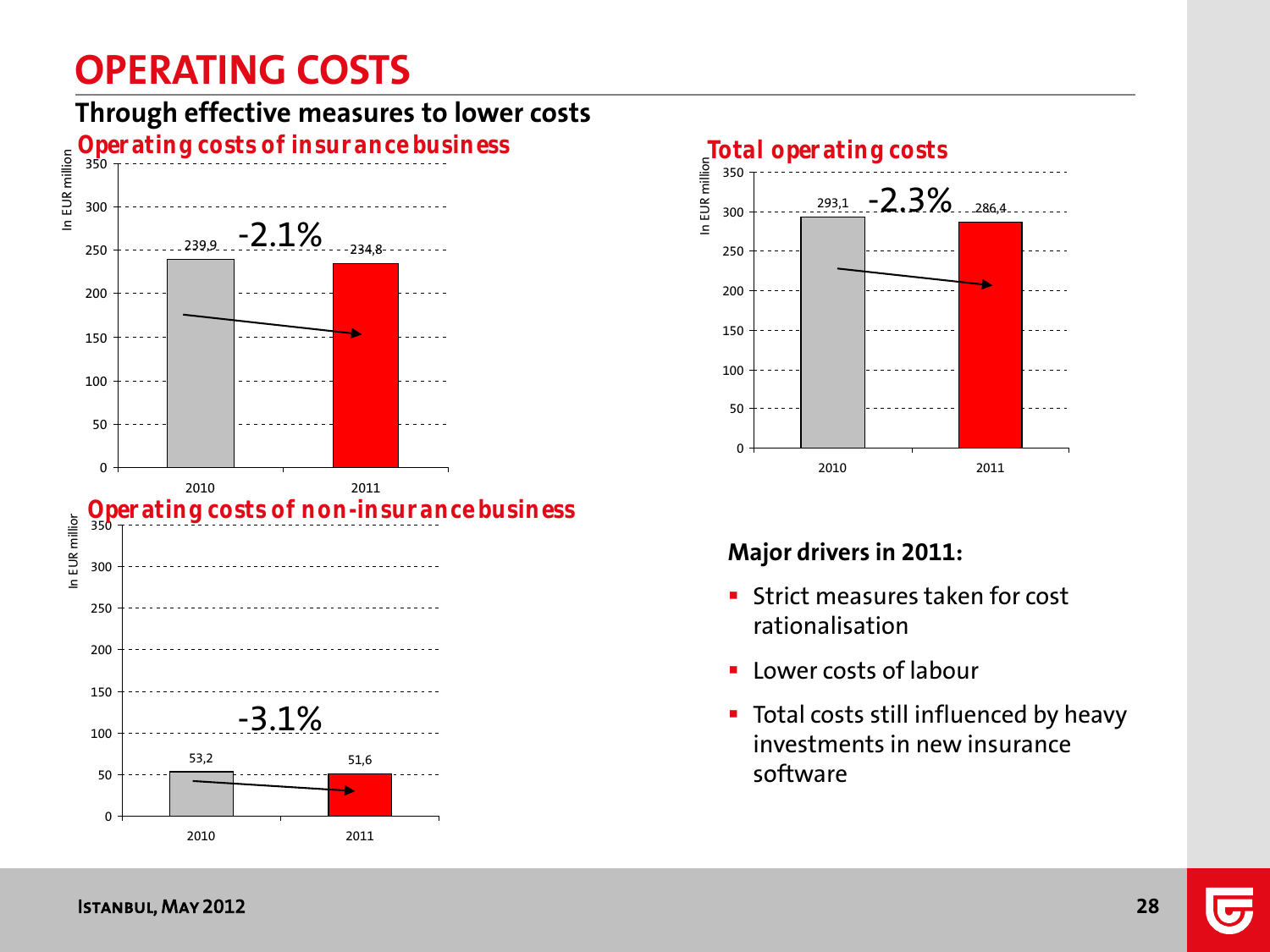# **INVESTMENT PORTFOLIO**

#### **Consistent investment strategy**

#### **62,4% 61,4% 25,5% 25,8% 0,9% 5,2% 14,2% 10,3% 3,1% 2,5% 4,4% 3,7% 0,6% 0,4%** 0% 10% 20% 30% 40% 50% 60% 70% 80% 90% 100% 31.12.2011 31.12.2010 **Bonds Equities & funds**<br> **Example 3** Financial investments associated companies **Example 3** Bank deposits  $\Box$  Financial investments associated companies  $\Box$  I pans  $\blacksquare$  Investment property **■** Other financial investments

#### **Structure of portfolio investments**

#### **Main drivers in 2011:**

- **Restructuring of portfolios** towards liquid short term instruments
- **Drop of prices of securities on LJSE**
- **Rising credit spreads**
- **Impairments of bank investments**
- **Very limited exposure to PIIGS** (marked to market, Greeks impaired through P&L to expected recovery – market expectations)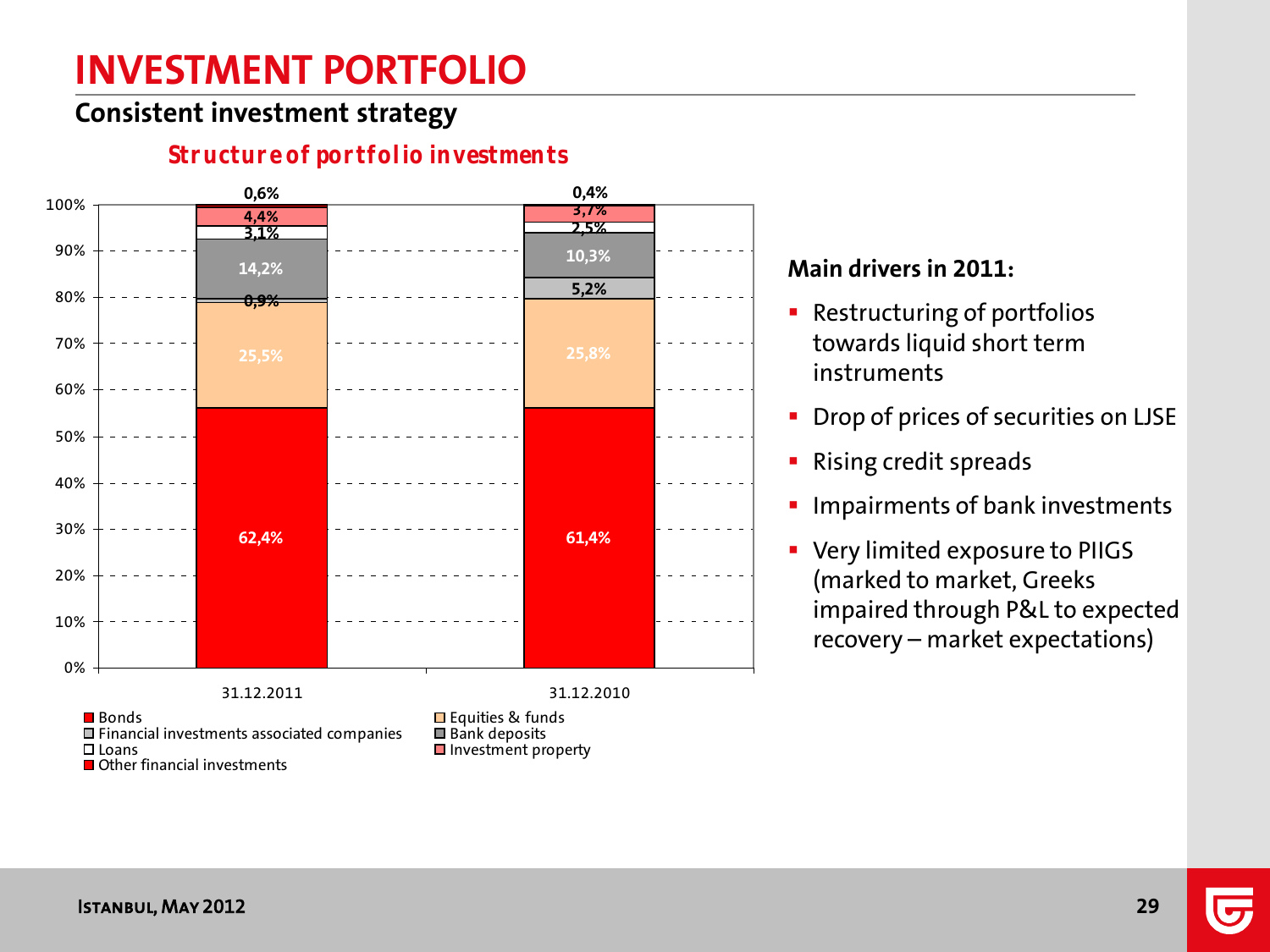### **INVESTMENT PORTFOLIO - BONDS**

### **Portfolios still dominated by sovereign bonds with high rating**

#### **Structure of bond portfolio by rating**



#### **Main drivers in 2011:**

**•** Drop of sovereign bond ratings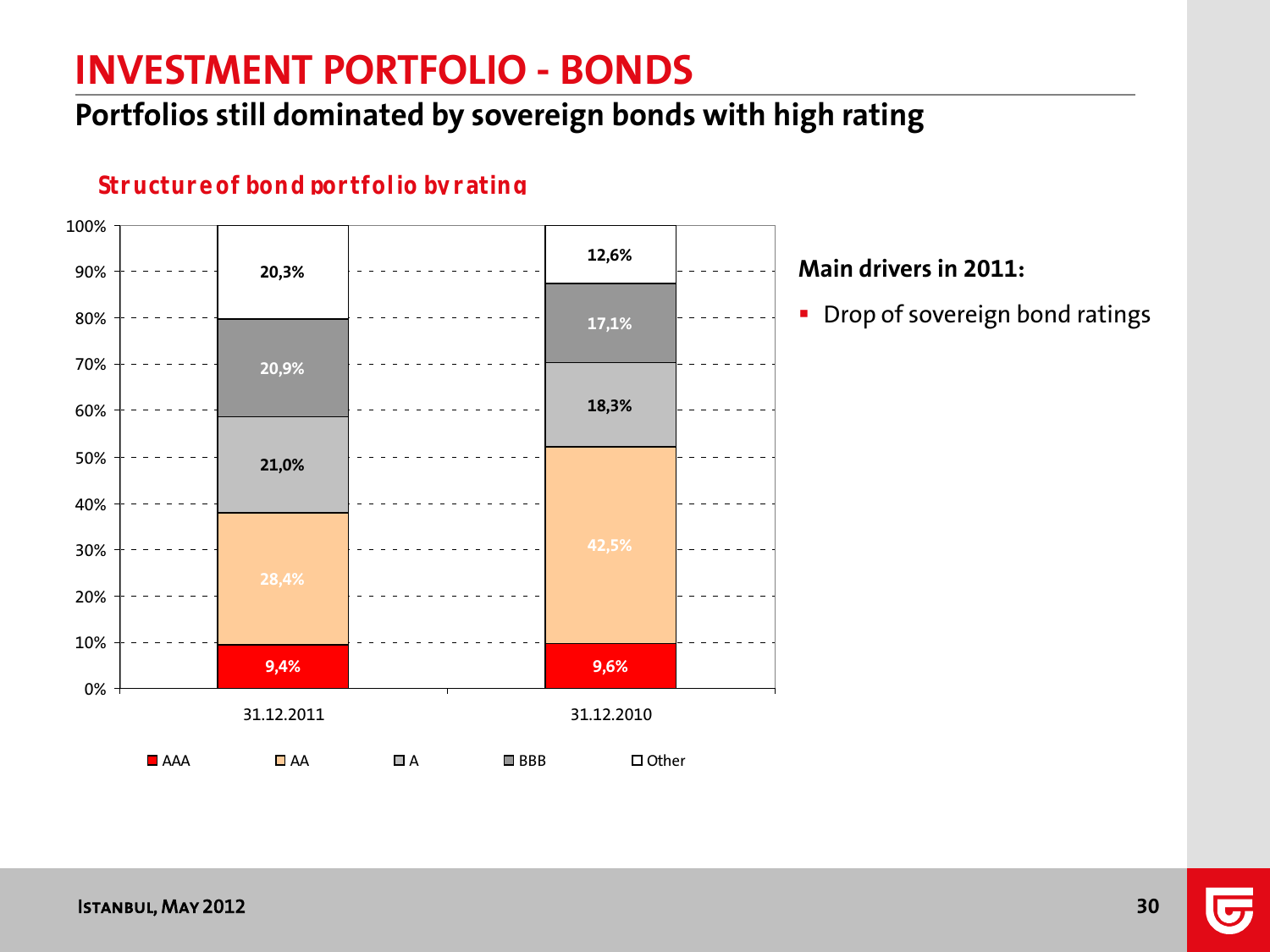# **STRONG CAPITAL BASE**

#### **Solvency ratios and technical provisions follow the strategy and demanding business conditions**

Solvency



#### **Solvency ratios Gross insurance technical provisions**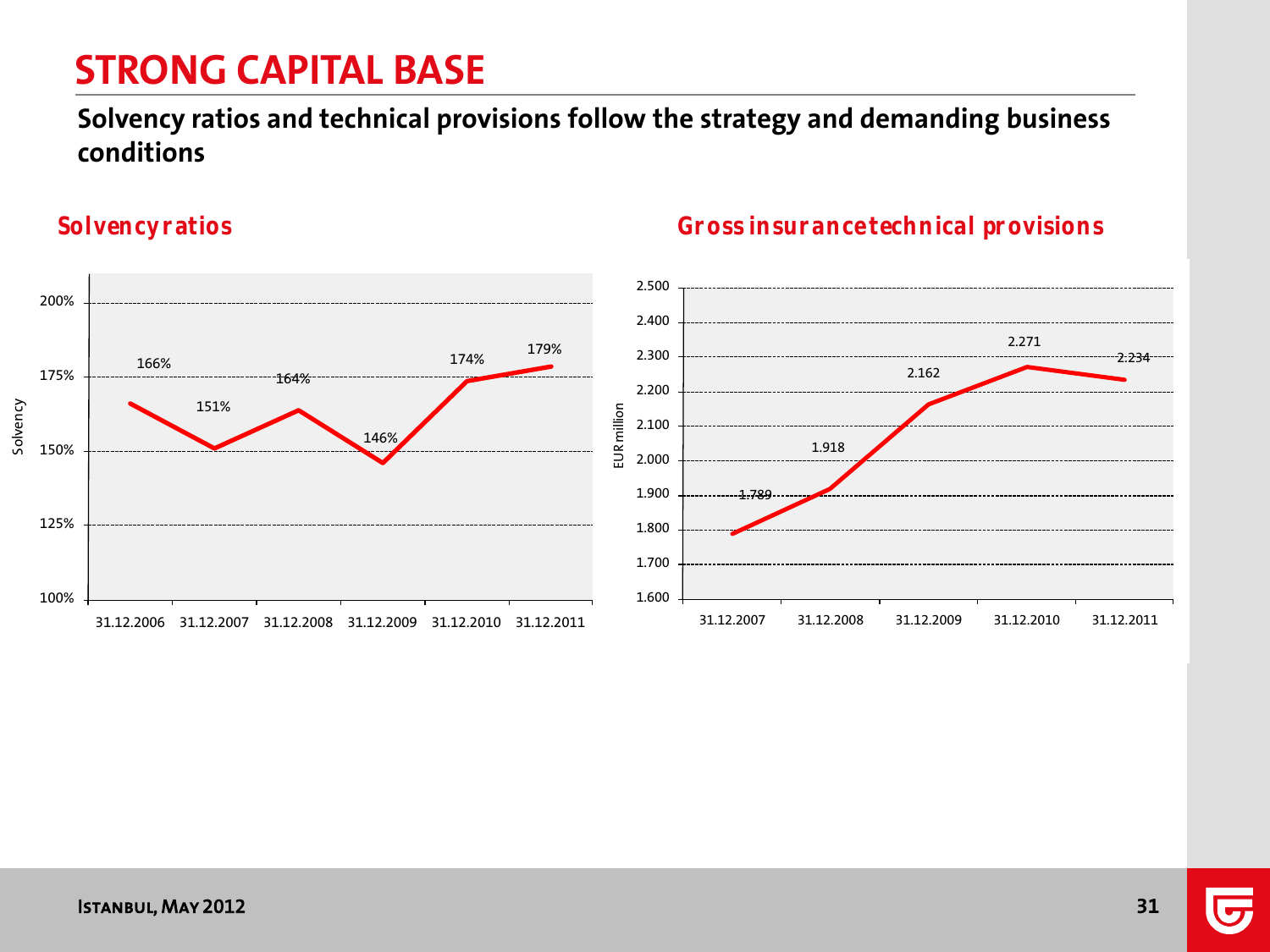# **CONTENTS**

- **1. TRIGLAV GROUP**
- **2. INVESTMENT STORY AND STRATEGY**
- **3. TRIGLAV GROUP'S RESULTS IN 2011**
- **4. TRIGLAV GROUP'S RESULTS BY KEY MARKETS**

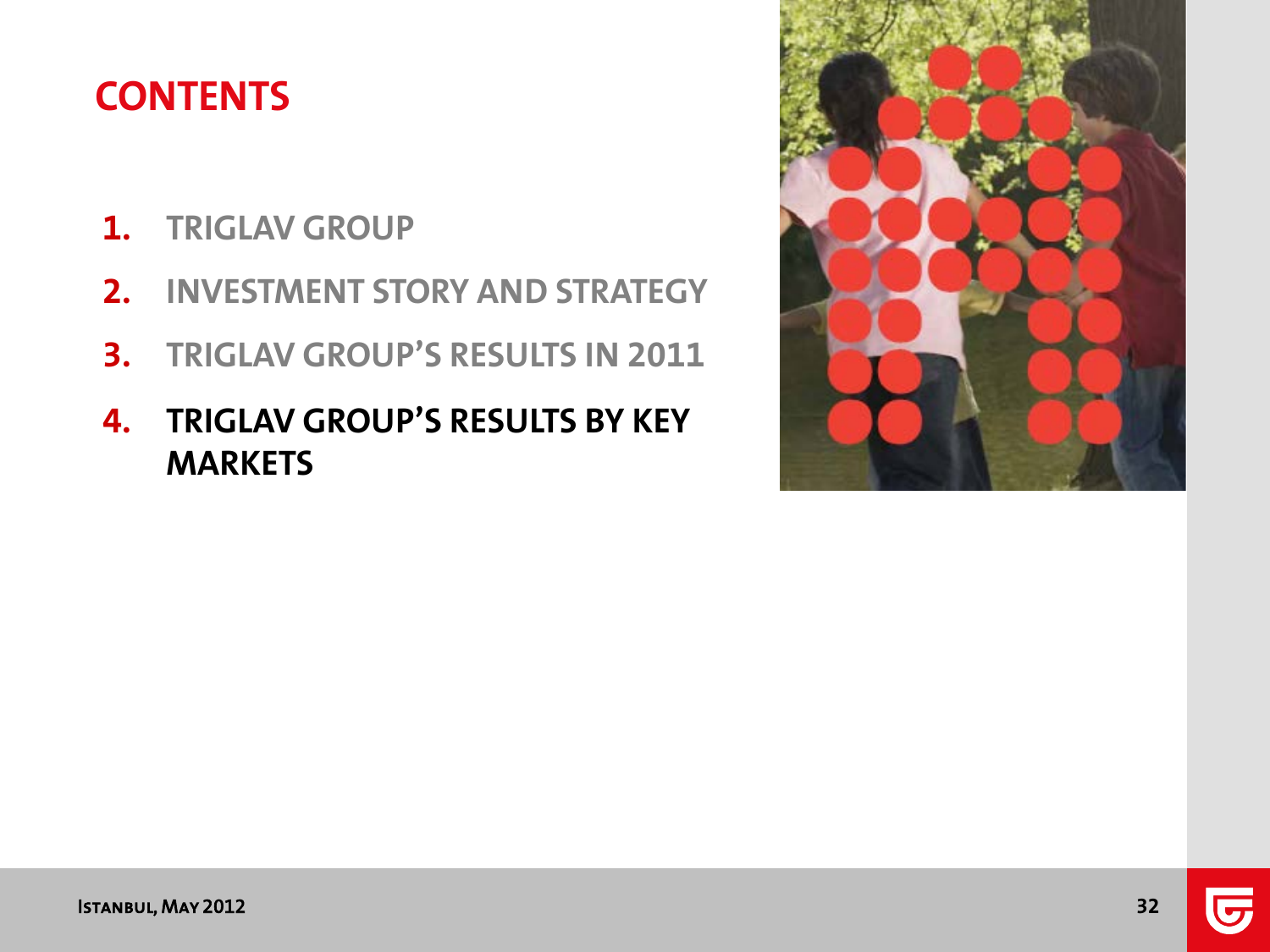**Slovenia: Zavarovalnica Triglav d.d., Triglav Zdravstvena zavarovalnica d.d.**

Gross premium written: -2% 777.0 m EUR

Market share : 37.1% -0.8 p.p.

Market position: 1

Gross operating costs: -5% 172.0 m EUR

Gross claims paid: 0% 496.3 m EUR

Combined ratio: 85.3%



 $\bigcirc$ 

### **Market development in 2011:**

- **Insurance penetration (2010): 5.9%**
- GPW: 2,092 m EUR (-0.1%)
- **Insurance density (2010): 1,020 EUR** per capita

- **New strategy of the group** strictly implemented
- **Immense improvement in** profitability
- **High increase of profit and** improvement of combined ratio
- **Impairments of financial** instruments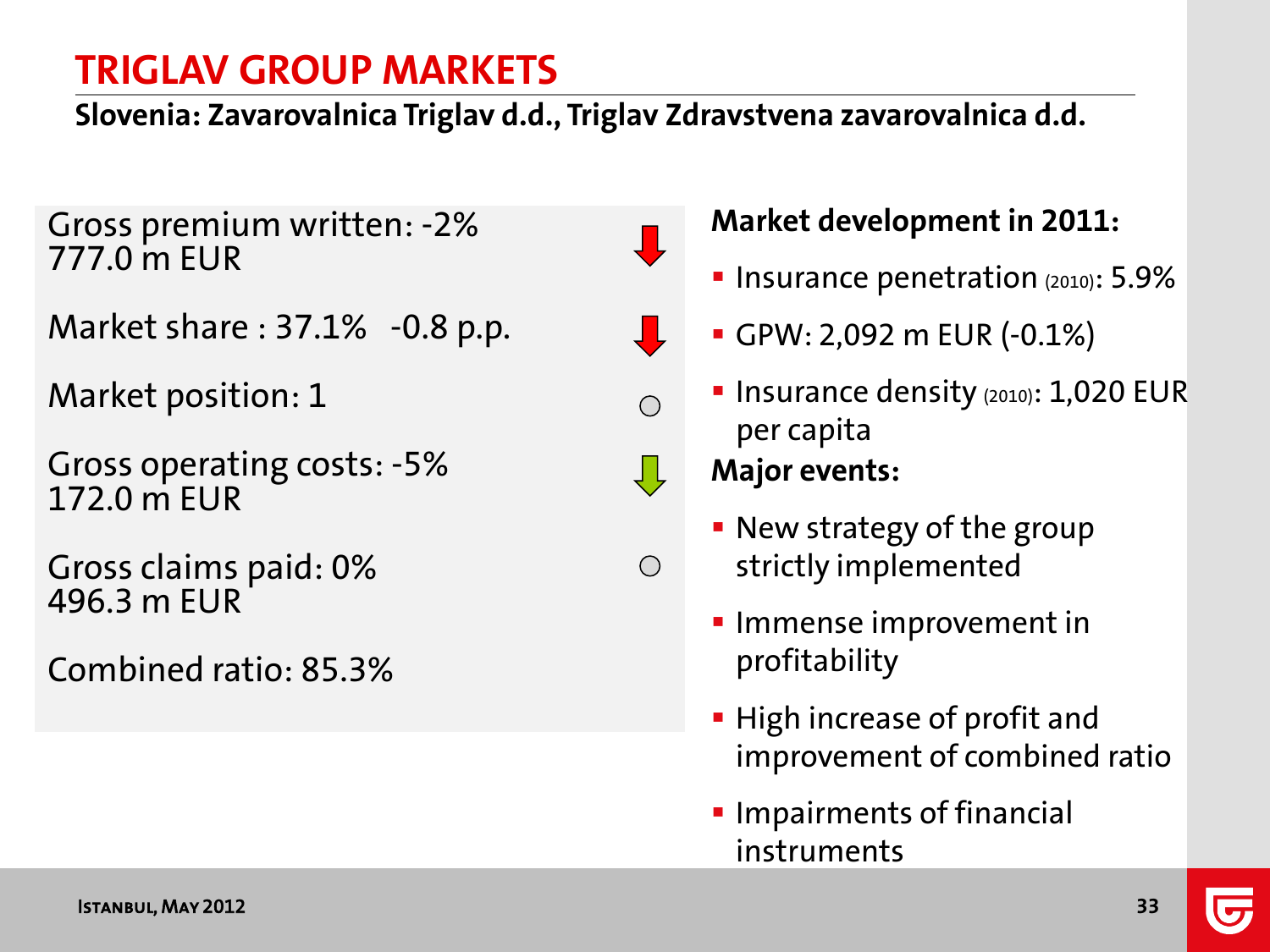**Croatia: Triglav Osiguranje d.d.**

Gross premium written: -4% 53.2 m EUR

Market share: 4.3% -0.1 p.p.

Market position: 7

Gross operating costs: 0% 18.0 m EUR

Gross claims paid: -7% 27.7 m EUR

Combined ratio: 108.9%



 $\bigcirc$ 

₹Ļ

### **Market development in 2011:**

- **Insurance penetration**  $(2010)$ : 2.8%
- GPW: 1,229 mio EUR (-3%)
- **Insurance density (2010): 286 EUR** per capita



- **Favourable trend in key** performance ratios
- **Asset management software** fully implemented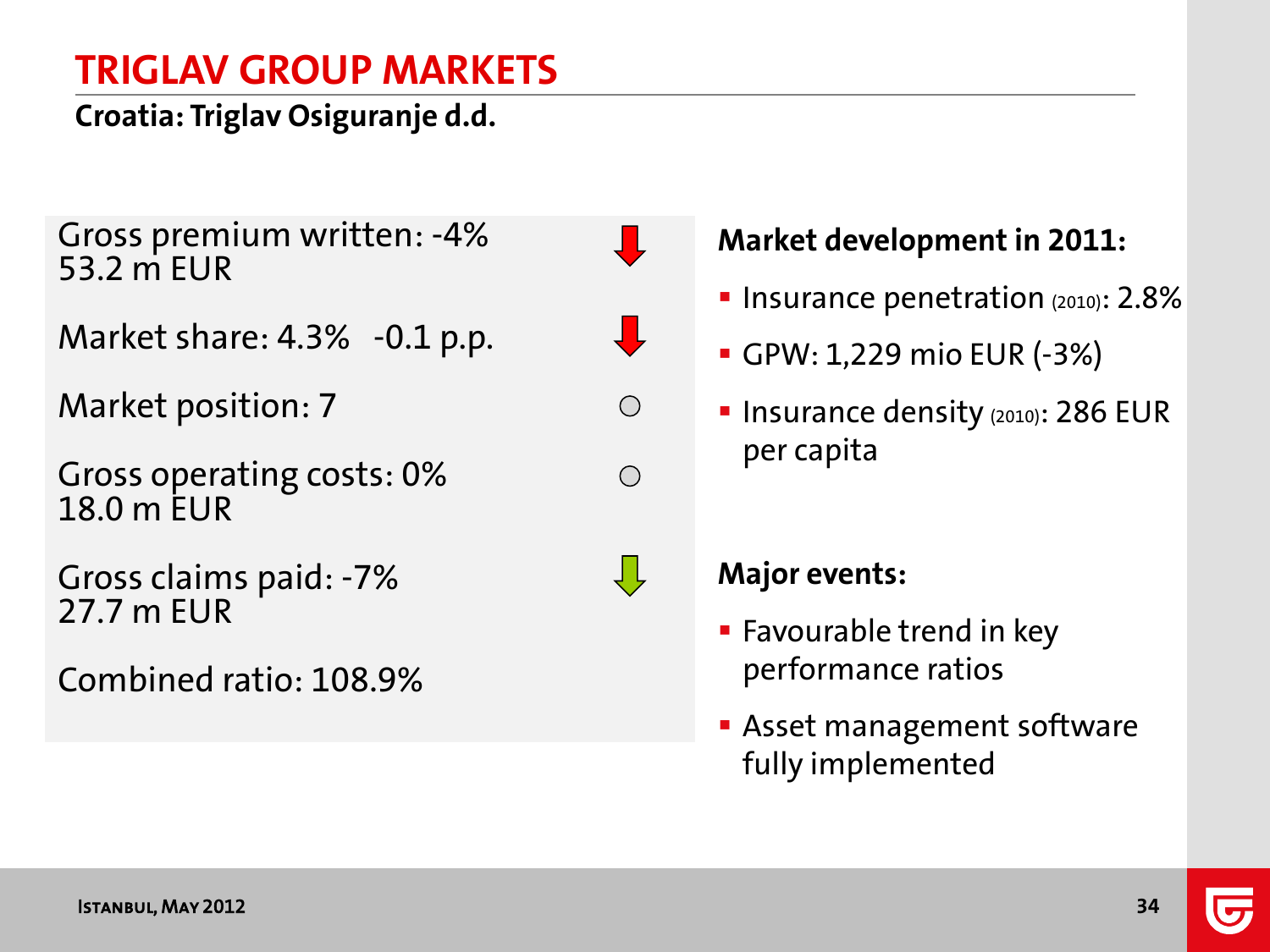**Serbia: Triglav Osiguranje a.d.o.**

Gross premium written: +7% 20.8 m EUR

Market share: 3.7% +0,2 p.p.

Market position: 7

Gross operating costs: +14% 12.8 m EUR

Gross claims paid: +42% 10.7 m EUR

Combined ratio: 118.5%





# **Market development in 2011:**

- **Insurance penetration**  $(2010)$ : 1.8 %
- GPW: 526 m EUR (+2 %)
- **Insurance density (2010): 75 EUR** per capita

- Continuous, but relatively costly growth of market share
- **Strengthening of technical** reserves
- **Change of accounting method** caused one time jump in costs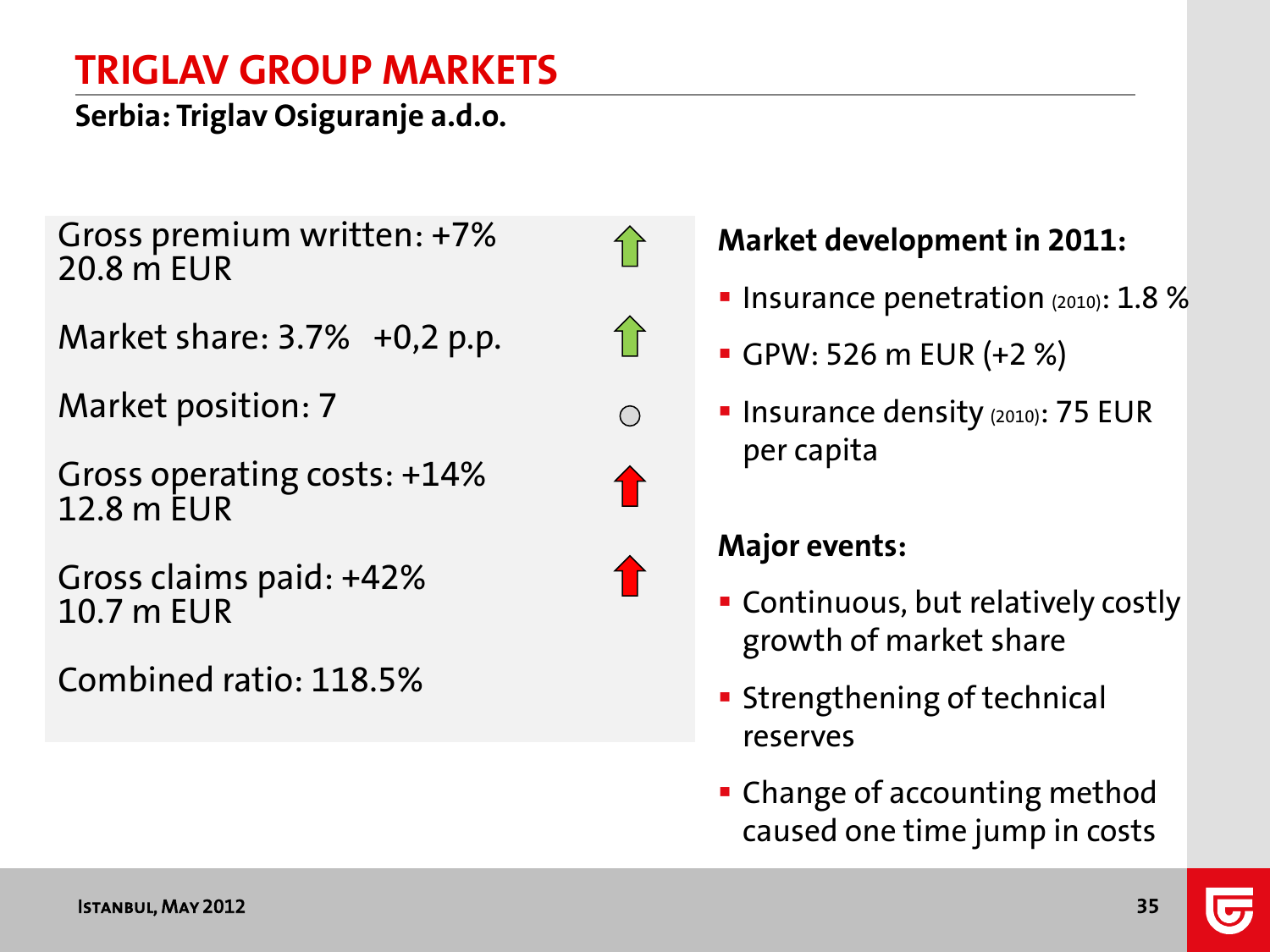**Bosnia and Herzegovina: Triglav osig. Sarajevo d.d., Triglav osig. Banja Luka a.d.**

Gross premium written: -1% 20.9 m EUR

Market share: 8.2% -1.2 p.p.

Market position: 3

Gross operating costs: 9% 10.2 m EUR

Gross claims paid: -12% 9.4 m EUR

Combined ratio: 106.3%





 $\bigcirc$ 



### **Market development in 2011:**

- **Insurance penetration**  $(2010)$ :  $1.5\%$
- GPW: 255 m EUR (+4%)
- **Insurance density (2010): 65 EUR** per capita

### **Major events:**

**Growth of acquisition costs due** to challenging distribution environment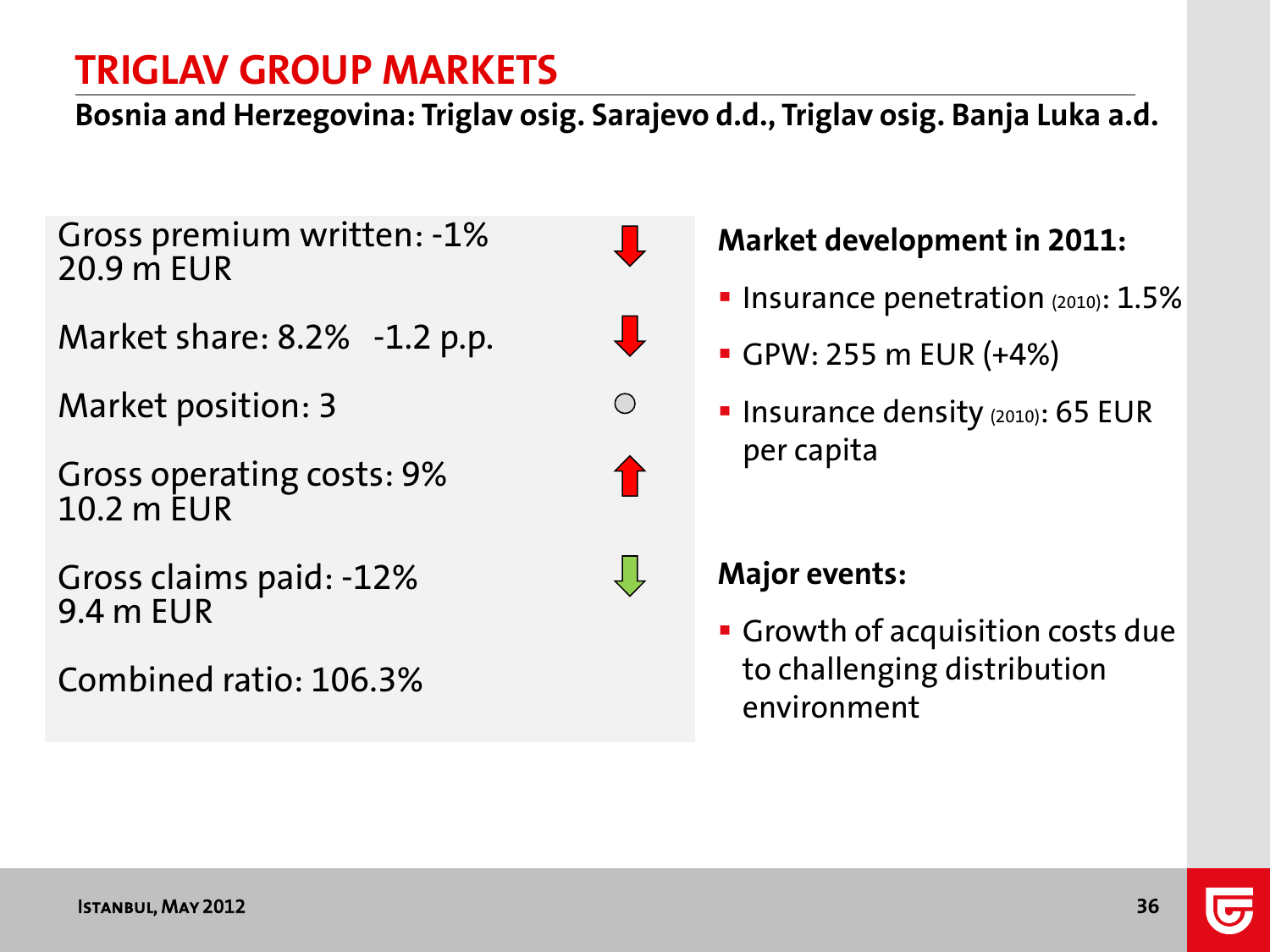**Montenegro: Lovćen osiguranje a.d. & Lovćen, životna osiguranja a.d.**

 $\frac{1}{\sqrt{2}}$ 

 $\bigcirc$ 

ĮĻ

 $\bigcirc$ 

Gross premium written: -5% 30.7m EUR

Market share: 47.3% -4.7 p.p.

Market position: 1

Gross operating costs: -18% 10.4 m EUR

Gross claims paid: 0% 18.0 m EUR

Combined ratio: 100.7%



- **Insurance penetration**  $(2010)$ : 1.6 %
- GPW: 65 m EUR (+4%)
- **Insurance density (2010): 99 EUR** per capita

- **Turnaround strategy and** management yielding results
- **Decrease of operating costs**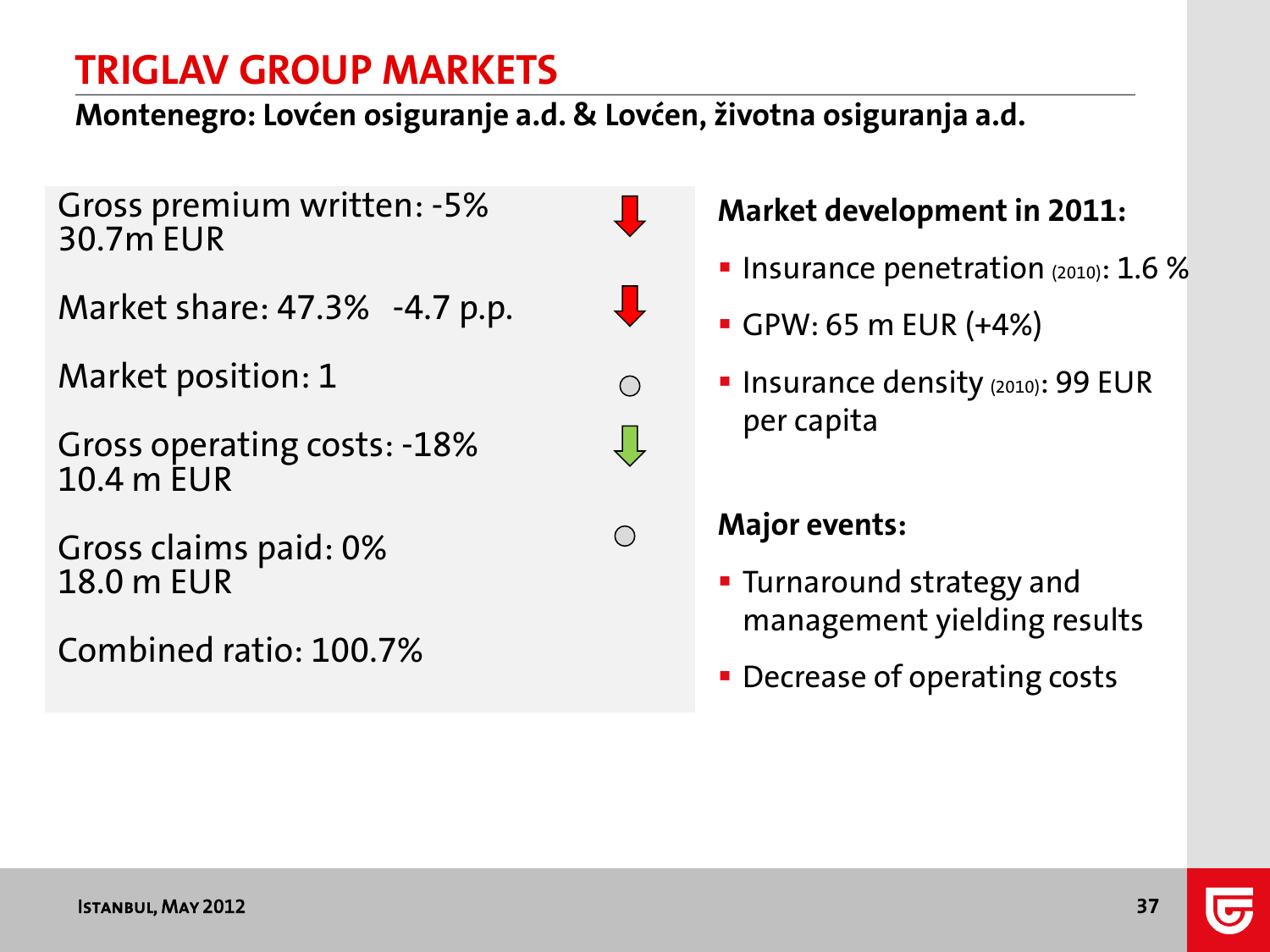**Macedonia: Triglav Osiguruvanje a.d.**

Gross premium written: -7% 20.1 m EUR

Market share NL: 19,7% -2.1 p.p.

Market position NL: 1

Gross operating costs: +24% 5.4 m EUR

Gross claims paid: +6% 14.6 m EUR

Combined ratio: 107.3%

### **Market development in 2011:**

- Insurance penetration  $(2010)$ : 1.2 %
- GPW: 110 m EUR (+4%)
- **Insurance density (2010): 51 EUR** per capita

### **Major events:**

- **Restructuring of insurance** portfolio
- **Higher costs due to non**personnel overhead
- **Favourable old claims** liquidation



 $\bigcirc$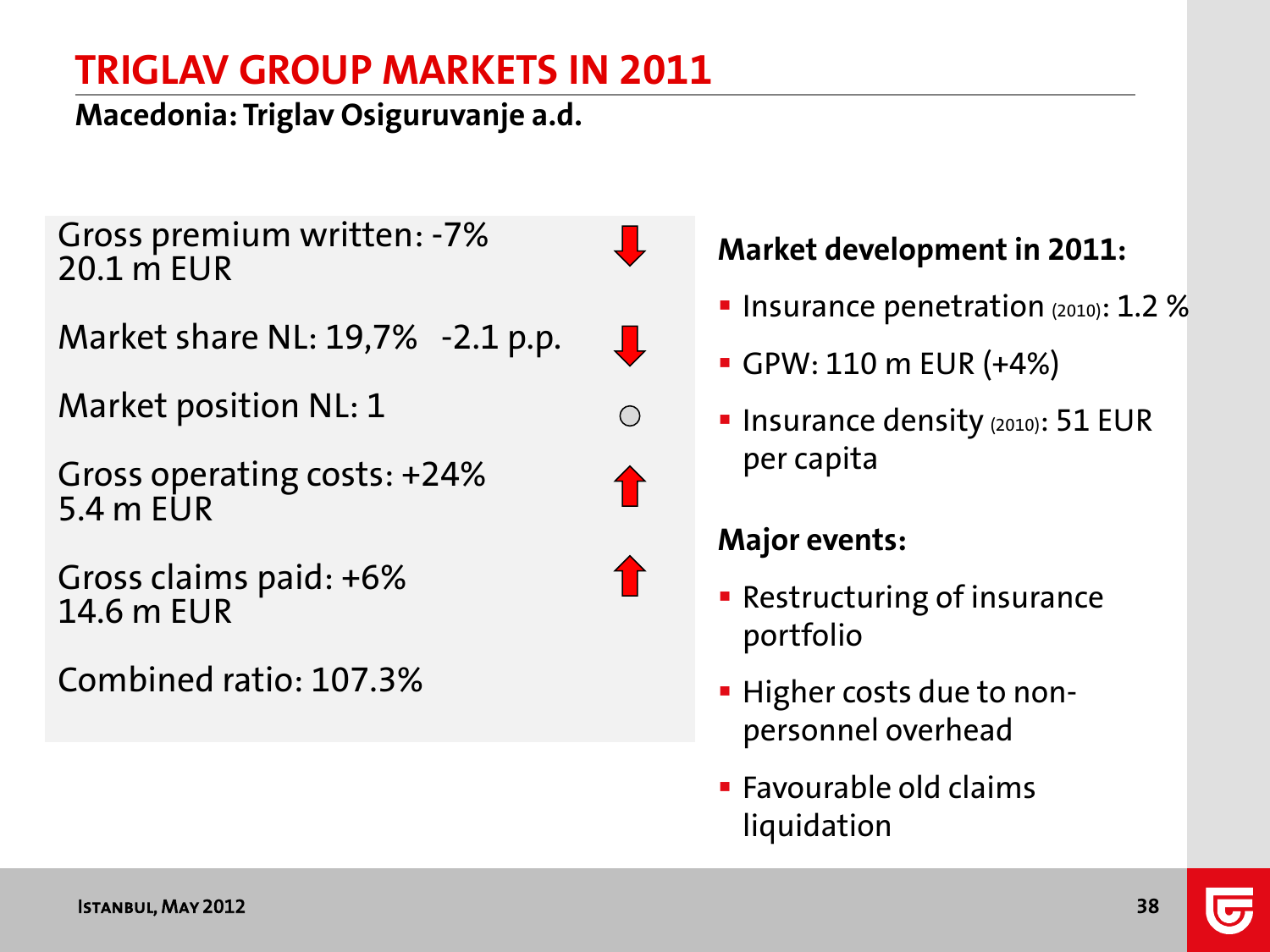# **TRIGLAV GROUP MARKETS IN 2011 est.**

 $\bigcap$ 

 $\bigcirc$ 

 $\bigcirc$ 

**Czech republic: Triglav Pojišt'ovna a.s.**

Gross premium written: +2% 27.4 m EUR

Market share NL: 0.9% 0.0 p.p.

Market position NL: 11

Gross operating costs: +10% 8.5 m EUR

Gross claims paid: 0% 16.7 m EUR

Combined ratio: 102,4%

**Market development in 2011:**

- **Insurance penetration**  $(2010)$ : 4.0%
- GPW NL: 2,890 m EUR (+1%)
- **Insurance density (2010): 568 EUR** per capita

- Measures for the improvement in profitability being introduced and already yielding results
- **EX Access to wider distribution** channels caused by IFC negotiations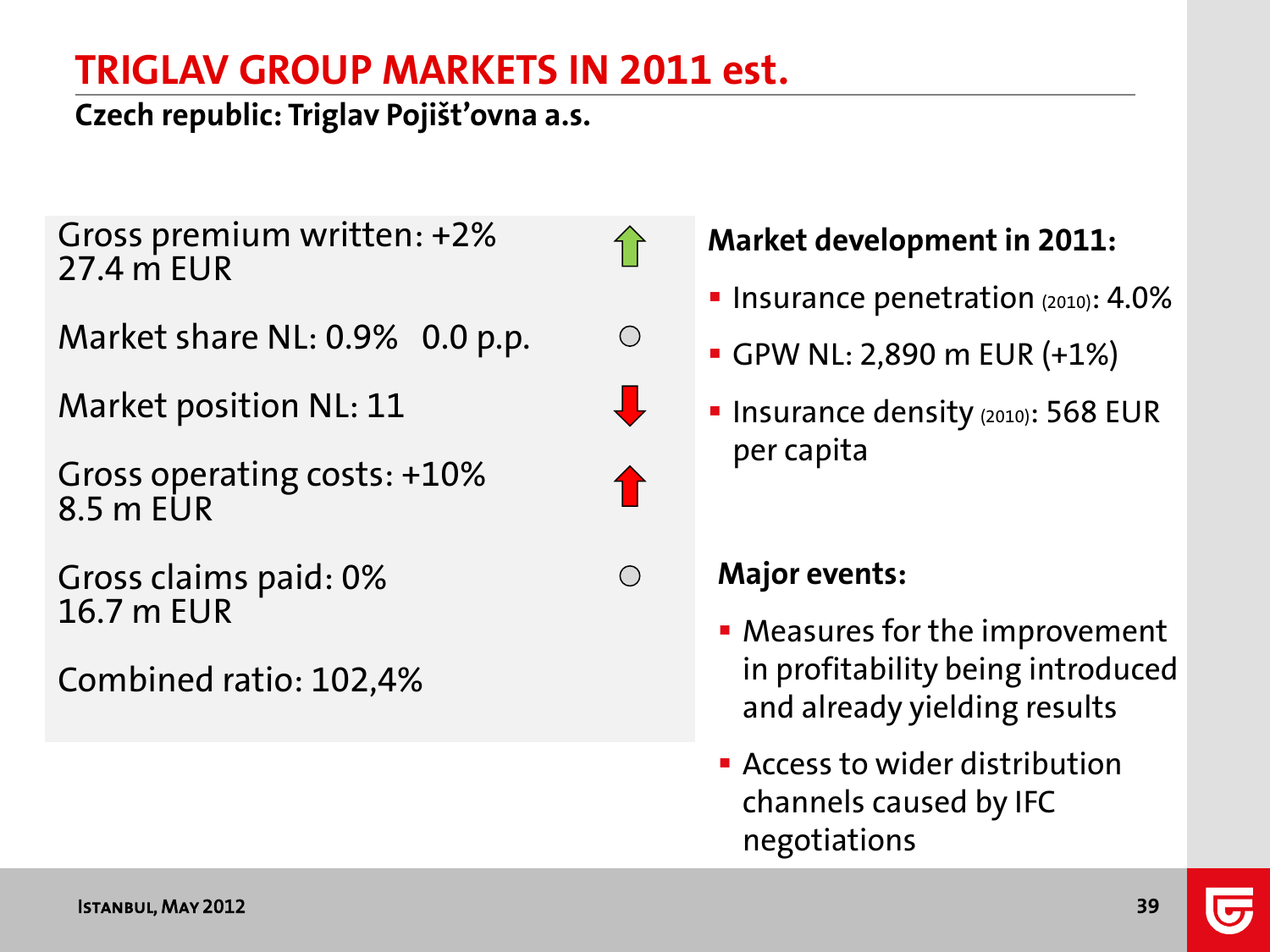Igor Stebernak + 386 1 47 47 556

MEMBER OF THE BOARD IGOR. STEBERNAK@TRIGLAV.SI

UROŠ IVANC + 386 1 47 47 468 Executive director - finance uros.ivanc@triglav.si

Webpage: http://www.triglav.eu/en/investors/